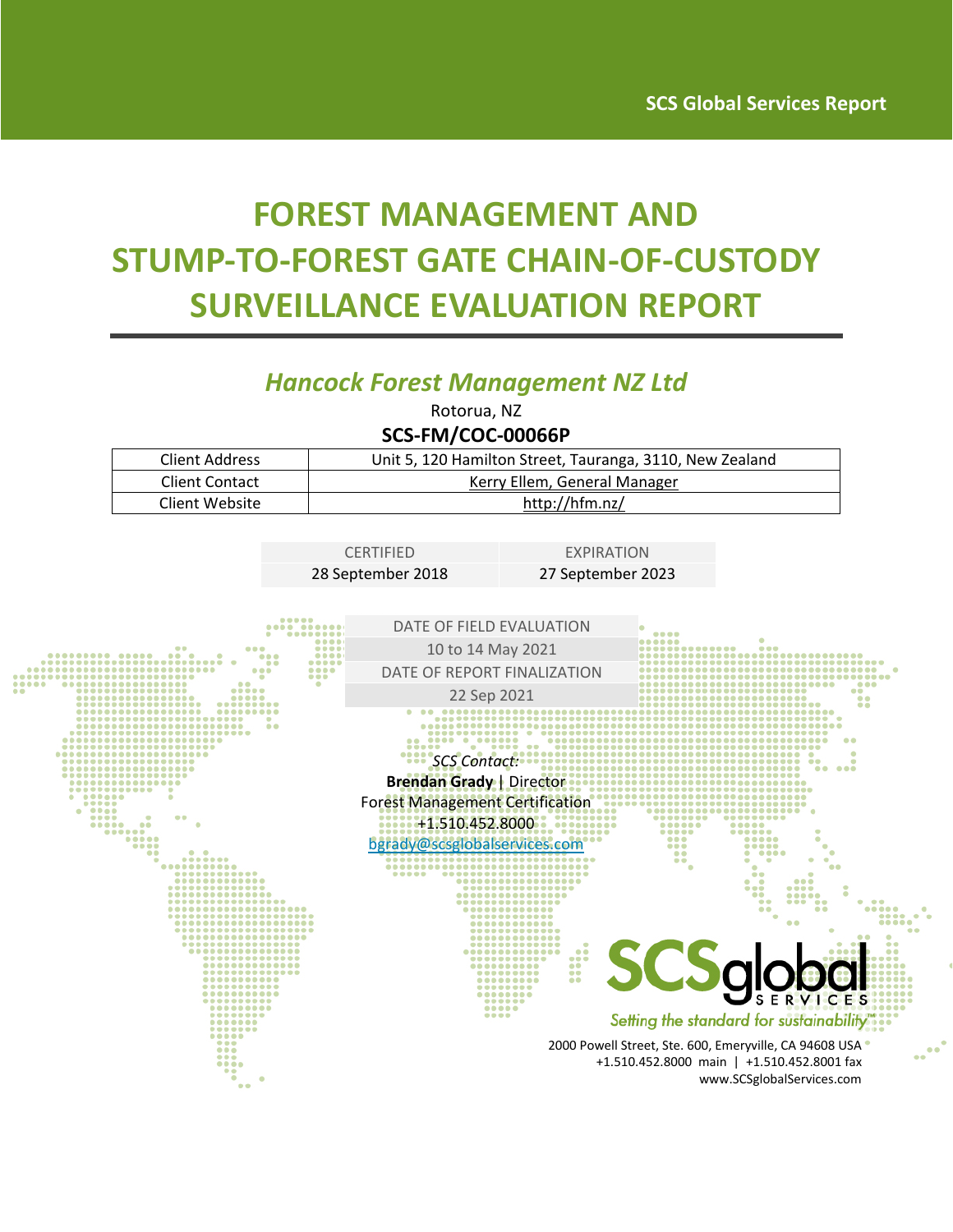# **Foreword**

| Cycle in annual surveillance evaluations                                         |                                             |                                                  |                                             |                                                                                                           |  |  |
|----------------------------------------------------------------------------------|---------------------------------------------|--------------------------------------------------|---------------------------------------------|-----------------------------------------------------------------------------------------------------------|--|--|
| $\Box$ 1 <sup>st</sup> annual<br>evaluation                                      | $\Box$ 2 <sup>nd</sup> annual<br>evaluation | $\boxtimes$ 3 <sup>rd</sup> annual<br>evaluation | $\Box$ 4 <sup>th</sup> annual<br>evaluation | Other<br>$\overline{\phantom{a}}$<br>(expansion of<br>scope, Major CAR<br>audit, special<br>audit, etc.): |  |  |
| Name of Forest Management Enterprise (FME) and abbreviation used in this report: |                                             |                                                  |                                             |                                                                                                           |  |  |
| Hancock Forest Management NZ Ltd - HFM                                           |                                             |                                                  |                                             |                                                                                                           |  |  |

All certificates issued by SCS under the aegis of the Forest Stewardship Council (FSC) require annual evaluations to ascertain ongoing conformance with the requirements and standards of certification. A public summary of the initial evaluation is available on the FSC Certificate Database [http://info.fsc.org/.](http://info.fsc.org/)

Pursuant to FSC and SCS guidelines, annual / surveillance evaluations are not intended to comprehensively examine the full scope of the certified forest operations, as the cost of a full-scope evaluation would be prohibitive and it is not mandated by FSC evaluation protocols. Rather, annual evaluations are comprised of three main components:

- A focused assessment of the status of any outstanding conditions or Corrective Action Requests (CARs; see discussion in section 4.0 for those CARs and their disposition as a result of this annual evaluation);
- Follow-up inquiry into any issues that may have arisen since the award of certification or prior to this evaluation; and
- As necessary given the breadth of coverage associated with the first two components, an additional focus on selected topics or issues, the selection of which is not known to the certificate holder prior to the evaluation.

#### **Organization of the Report**

This report of the results of our evaluation is divided into two sections. Section A provides the public summary and background information that is required by the Forest Stewardship Council. This section is made available to the public and is intended to provide an overview of the evaluation process, the management programs and policies applied to the forest, and the results of the evaluation. Section A will be posted on the FSC Certificate Database [\(http://info.fsc.org/\)](http://info.fsc.org/) no less than 90 days after completion of the on-site evaluation. Section B contains more detailed results and information for required FSC record-keeping or the use by the FME.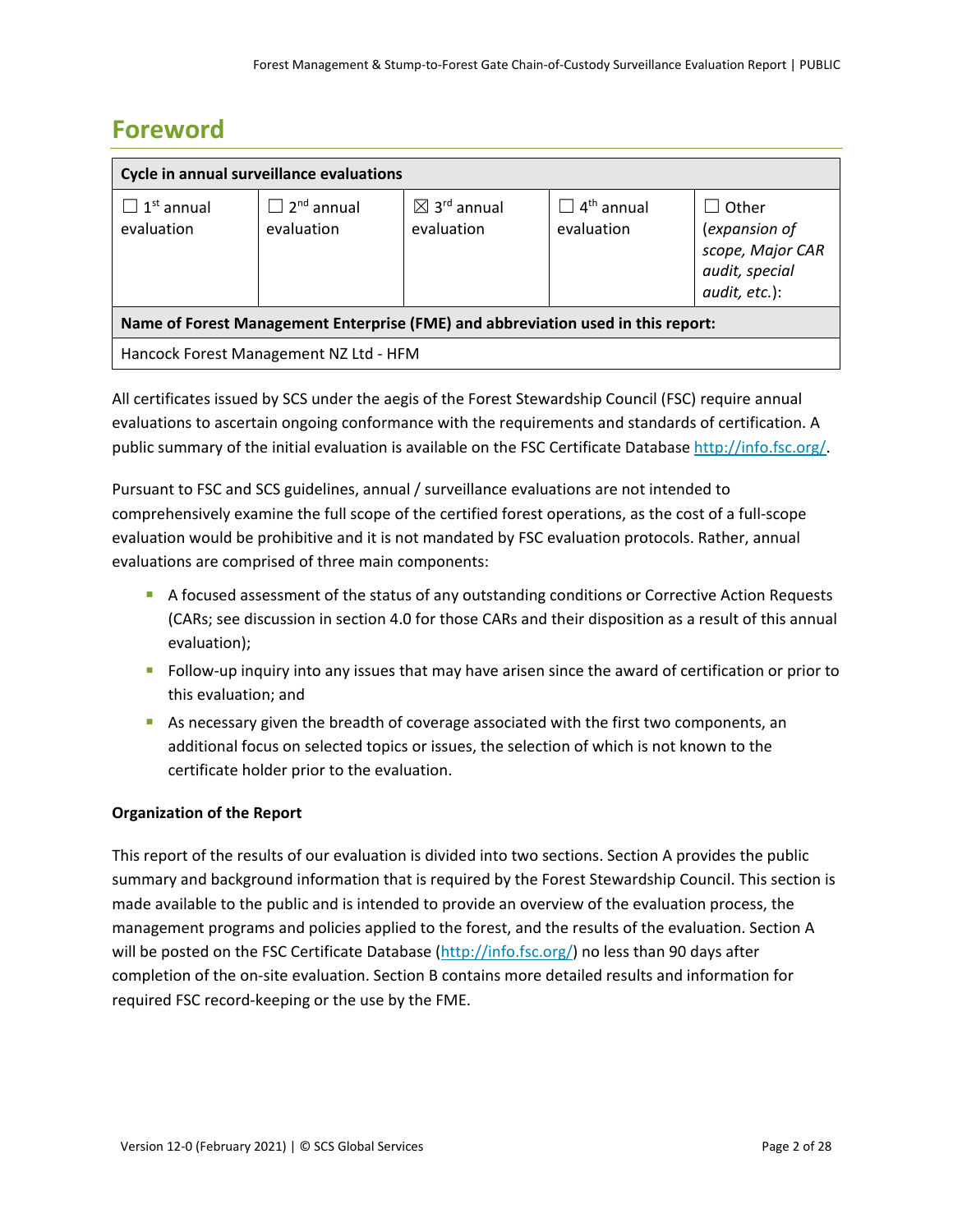# **Table of Contents**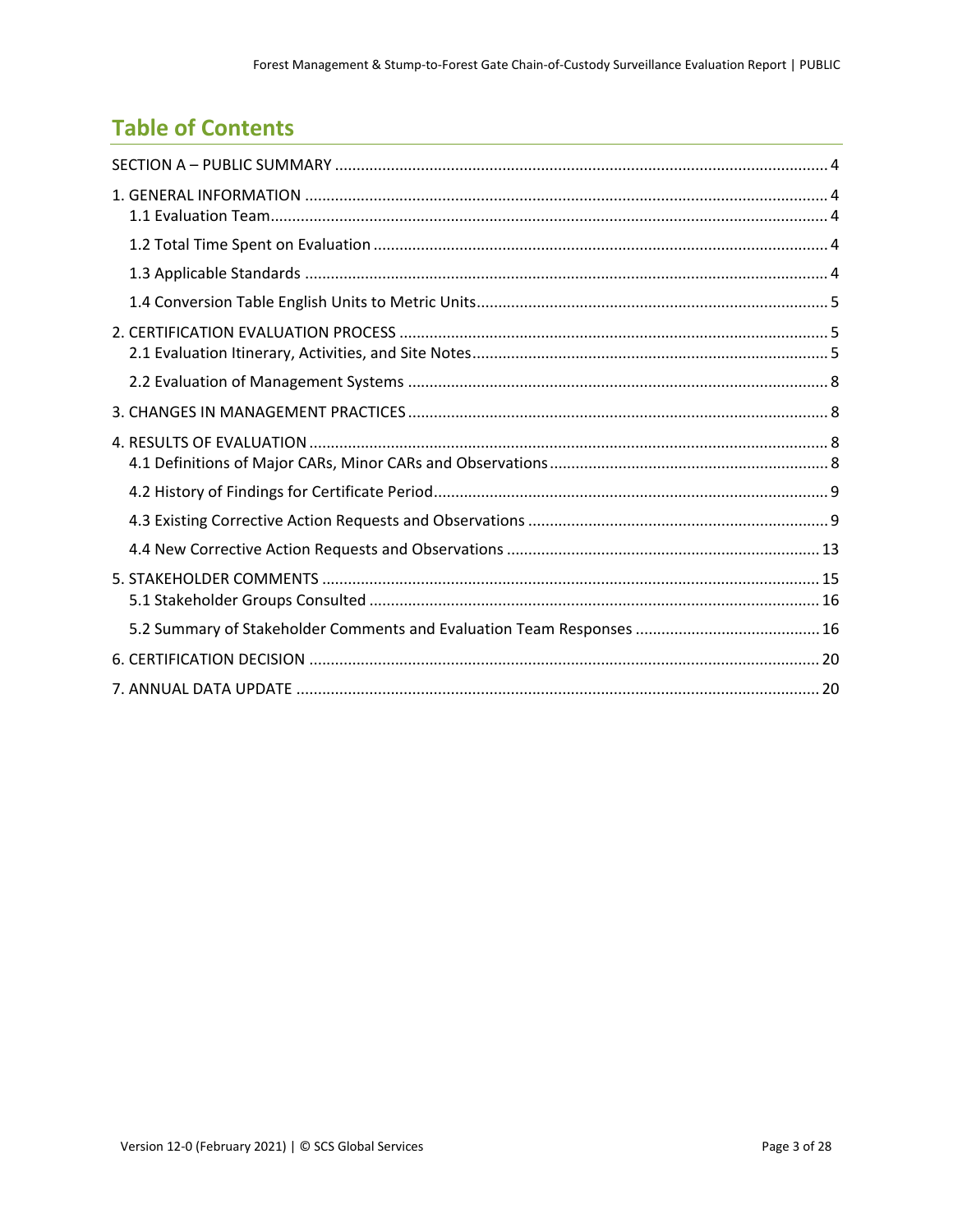# <span id="page-3-0"></span>**SECTION A – PUBLIC SUMMARY**

## <span id="page-3-1"></span>**1. General Information**

#### <span id="page-3-2"></span>**1.1 Evaluation Team**

| <b>Auditor name:</b>   | <b>Tuesday Phelan</b>                                                             | <b>Auditor role:</b> | Audit Team Leader |  |  |
|------------------------|-----------------------------------------------------------------------------------|----------------------|-------------------|--|--|
| <b>Qualifications:</b> | Tuesday Phelan is a Senior FSC® CoC Lead Auditor and FSC and Responsible          |                      |                   |  |  |
|                        | Wood® Forest Management Lead Auditor. She has a Bachelor of Forest Science        |                      |                   |  |  |
|                        | and over 25 years' experience in forest and fire management in Australia.         |                      |                   |  |  |
|                        | Tuesday has worked in plantation, native forest and biodiversity management,      |                      |                   |  |  |
|                        | including forest establishment and regeneration, silviculture, roading and        |                      |                   |  |  |
|                        | harvesting, environmental policy and regulation, and community engagement.        |                      |                   |  |  |
|                        | Tuesday completed Forest Management and CoC auditor training in 2014 and has      |                      |                   |  |  |
|                        | since worked on Forest Management, Controlled Wood and Chain of Custody           |                      |                   |  |  |
|                        | audits under both FSC and RW®/PEFC® schemes. In 2019 Tuesday completed            |                      |                   |  |  |
|                        | training as a lead auditor for ISO 9001, 14001 and 45001.                         |                      |                   |  |  |
| <b>Auditor name:</b>   | Kimberly Robertson<br><b>Auditor role:</b><br><b>Team Auditor</b>                 |                      |                   |  |  |
| <b>Qualifications:</b> | Kimberly is a Lead auditor for FSC FM and Senior Lead auditor for FSC COC/CW.     |                      |                   |  |  |
|                        | Kimberly has 22 years of experience in forestry in New Zealand. She has a         |                      |                   |  |  |
|                        | Bachelor of Science in Ecology/Zoology and a Masters in Forestry Science. She has |                      |                   |  |  |
|                        | worked on environmental impacts of forestry and forest products including         |                      |                   |  |  |
|                        | carbon sequestration, and across the supply chain from nursery to sawmilling.     |                      |                   |  |  |
|                        | Kimberly is a qualified verifier for the Australasian EPD Programme and is ISO    |                      |                   |  |  |
|                        | 14001 EMS qualified in 2015. Kimberly has carried out 40+ FSC CoC audits and      |                      |                   |  |  |
|                        | been part of 15 FM audit teams since June 2015.                                   |                      |                   |  |  |

## <span id="page-3-3"></span>**1.2 Total Time Spent on Evaluation**

| A. | Number of days spent on-site for evaluation                                        | 6.5   |
|----|------------------------------------------------------------------------------------|-------|
| B. | Number of auditors participating in on-site evaluation                             |       |
|    | C. Number of days spent by any technical experts (in addition to amount in line A) |       |
|    | D. Additional days spent on preparation, stakeholder consultation, and follow-up   | 4.75  |
|    | E. Total number of person days used in evaluation                                  | 11.25 |

## <span id="page-3-4"></span>**1.3 Applicable Standards**

*All applicable FSC standards are available on the websites of FSC International [\(www.fsc.org\)](http://www.fsc.org/) or SCS Global Services [\(www.SCSglobalServices.com\)](http://www.scsglobalservices.com/). All standards are available on request from SCS Global Services via the comment form on our website. When no national standard exists for the country/region, SCS Interim Standards are developed by modifying SCS's Generic Interim Standard to reflect forest management in the region and by incorporating relevant components of any Draft Regional/National Standard and comments from stakeholders. More than one month prior to the start of the field evaluation, SCS Draft Interim Standards are provided to stakeholders identified by FSC International, SCS, forest managers under evaluation, and the FSC National or Regional Office for comment. SCS's COC indicators for FMEs are based on the most current versions of the FSC Chain of Custody Standard, FSC Standard for Group Entities in Forest Management Groups (FSC-STD-30-005), and FSC Accreditation Requirements. "Applicable standards" are all FSC standards with which the certified entity must comply, not just the standards selected for evaluation this year.*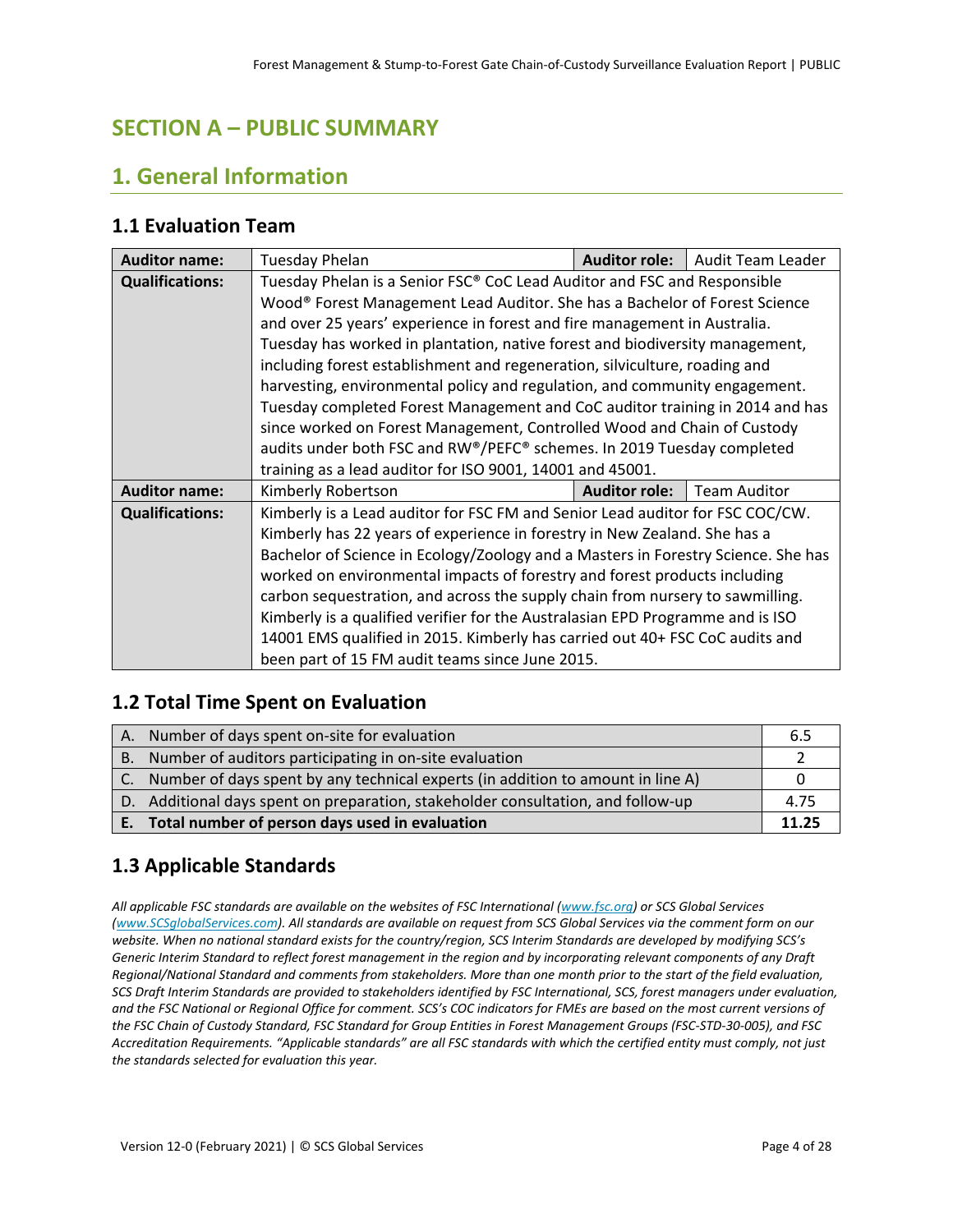| Standards applicable                                  | $\boxtimes$ Forest Stewardship Standard(s), including version: National Standard              |
|-------------------------------------------------------|-----------------------------------------------------------------------------------------------|
| <b>NOTE: Please include</b><br>the full standard name | for Certification of Plantation Forest Management in New Zealand v5.7,<br>27th September 2013 |
| and Version number                                    | $\boxtimes$ FSC Trademark Standard (FSC-STD-50-001 V2-0)                                      |
| and check all that apply<br>based on type of          | $\boxtimes$ SCS COC indicators for FMEs, V8-0                                                 |
| certificate.                                          | $\Box$ FSC standard for group entities in forest management groups (FSC-STD-<br>30-005), V1-1 |
|                                                       | ∫ Other:                                                                                      |

## <span id="page-4-0"></span>**1.4 Conversion Table English Units to Metric Units**

| <b>Length Conversion Factors</b>          |                      |             |  |  |  |
|-------------------------------------------|----------------------|-------------|--|--|--|
| To convert from                           | To                   | multiply by |  |  |  |
| Mile (US Statute)                         | Kilometer (km)       | 1.609347    |  |  |  |
| Foot (ft.)                                | Meter (m)            | 0.3048      |  |  |  |
| Yard (yd.)                                | Meter (m)            | 0.9144      |  |  |  |
| <b>Area Conversion Factors</b>            |                      |             |  |  |  |
| To convert from                           | To                   | multiply by |  |  |  |
| Square foot (sq. ft.)                     | Square meter $(m^2)$ | 0.09290304  |  |  |  |
| Acre (ac)                                 | Hectare (ha)         | 0.4047      |  |  |  |
| <b>Volume Conversion Factors</b>          |                      |             |  |  |  |
| To convert from                           | To                   | multiply by |  |  |  |
| Cubic foot (cu ft.)                       | Cubic meter $(m^3)$  | 0.02831685  |  |  |  |
| Gallon (gal)                              | Liter (I)            | 4.546       |  |  |  |
| <b>Quick reference</b>                    |                      |             |  |  |  |
| 1 acre                                    | $= 0.404686$ ha      |             |  |  |  |
| $= 404.686$ ha<br>1,000 acres             |                      |             |  |  |  |
| 1 board foot<br>$= 0.00348$ cubic meters  |                      |             |  |  |  |
| 1,000 board feet                          | = 3.48 cubic meters  |             |  |  |  |
| 1 cubic foot<br>$= 0.028317$ cubic meters |                      |             |  |  |  |

# <span id="page-4-1"></span>**2. Certification Evaluation Process**

## <span id="page-4-2"></span>**2.1 Evaluation Itinerary, Activities, and Site Notes**

| Date: 10 May 2021              |                                                                       |  |  |  |
|--------------------------------|-----------------------------------------------------------------------|--|--|--|
| FMU / location / sites visited | Activities / notes                                                    |  |  |  |
| <b>HFM Rotorua Office</b>      | Opening Meeting: Introductions; client summary of land                |  |  |  |
|                                | sales/acquisitions, annual management activities, and stakeholder     |  |  |  |
|                                | issues; review scope of evaluation; finalize audit plan; intro/update |  |  |  |
|                                | to FSC and SCS standards; confidentiality and public summary;         |  |  |  |
|                                | conformance evaluation methods and review of open CARs/OBS;           |  |  |  |
|                                | emergency and security procedures for evaluation team; final site     |  |  |  |
|                                | selection.                                                            |  |  |  |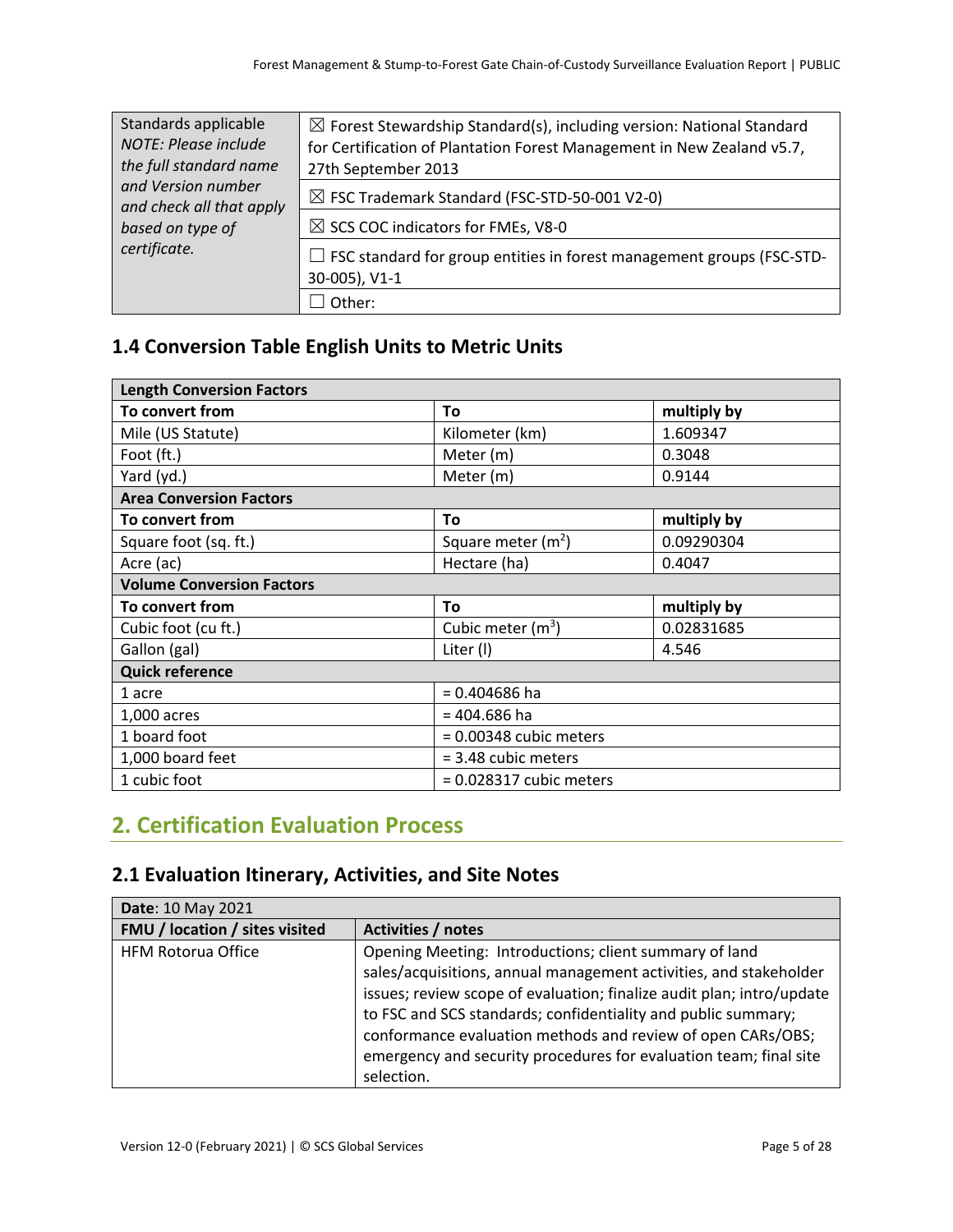| Remote auditor 10.00 am to      | Review of FSC FM P&C and staff interviews.                                 |
|---------------------------------|----------------------------------------------------------------------------|
| 5.00 pm                         |                                                                            |
| Onsite auditor 10.00 am to 5.00 | Site visits to the following:                                              |
| pm                              | Kinleith Log Yard and interview with the checkpoint operator<br>٠          |
|                                 | Athol Fire and Agrichemical store and interview with Forest<br>٠           |
|                                 | Protech Services contractor.                                               |
|                                 | Cougar Park Mountain Bike track and interview with the HFM<br>٠            |
|                                 | Harvest planner, Mountain bike club president and treasurer.               |
|                                 | Lake Rd HCV<br>$\bullet$                                                   |
|                                 | Totara Legacy Project collaboration with local iwi Raukawa                 |
| Date: 11 May 2021               |                                                                            |
| FMU / location / sites visited  | Activities / notes                                                         |
| Remote auditor 9.00 am to 5.00  | Review of FSC FM P&C, stakeholder and staff interviews.                    |
| pm                              |                                                                            |
| Onsite auditor OTPP - Te Waka   | Interviewed operations manager and crew supervisor, and                    |
| HA 7986, crew 38, clearfell,    | document review re Pre Op site inspection, emergency                       |
| mechanized and manual felling,  | procedures, RTE species, harvest management along neighboring              |
| hauler harvesting.              | property, fuel storage, rock bluffs, unions, water management,             |
|                                 | communications with HFM                                                    |
| Onsite auditor OTPP - Te Waka   | Interviewed foreman and crew, and document review re Pre op                |
| HA 7987, crew 40, clearfell,    | risk assessment, streamside harvesting, daily tail gate H&S                |
| mechanized and manual felling,  | meetings, H&S incidents, crew travel times, fuel storage, chemical         |
| hauler harvesting.              | containers, training records, communication with HFM and unions            |
| Onsite auditor OTPP - Wainui    | Interviewed H&S Manager and loader driver and document review              |
| HA 82, crew 15                  | re Induction, windthrow operation, HFM EMS Manual for                      |
| Windthrow roadline salvage,     | contractors, emergency procedures, RTE species, cut plan, fuel             |
| mechanised ground based         | management, crew travel, training records, union, H&S incident             |
| harvesting                      | reporting, work hours, daily tool box meetings                             |
| Date: 12 May 2021               |                                                                            |
| FMU / location / sites visited  | <b>Activities / notes</b>                                                  |
| Remote auditor 9.00 am to 5.00  | Review of FSC FM P&C, stakeholder and staff interviews.                    |
| pm                              |                                                                            |
| Onsite auditor Taumata Central, | Interview with contractor and crew supervisor re prestart risk             |
| Kinleith, Hickory Rd, HA 4506.  | assessment, daily operation hazards, felling plan, breaking out            |
| Crew 14. Mechanised clearfell,  | plan, cut plan, bluffs, training record of learning and for working        |
| hauler harvesting               | around bluffs, monthly environmental audit, contractor rates,              |
|                                 | unions, communication with HFM, crew travel,                               |
|                                 |                                                                            |
|                                 | Interview with HFM harvest forester re neighbor communication,             |
|                                 | road management, working with HFM, contractor signage                      |
| Onsite auditor Taumata Central, | Interview with the contractor and foreman re harvest plan, pre op          |
| Kinleith, Owen Rd, HA 4503.     | risk assessment, fire extinguishers, first aid kits, first aiders on site, |
| Crew 53, mechanized clearfell,  | H&S incidents and reporting, security on site, production targets          |
| hauler harvesting               | and rates, communication with HFM, fuel, chemical and paint                |
|                                 | storage, empty containers, spill kit and unions                            |
| Onsite auditor Taumata Central, | Interview with Contractor, document review and site inspection re:         |
| Kinleith, Atlantic, HA 4491.    | Induction, slash management, road engineering culverts, soak               |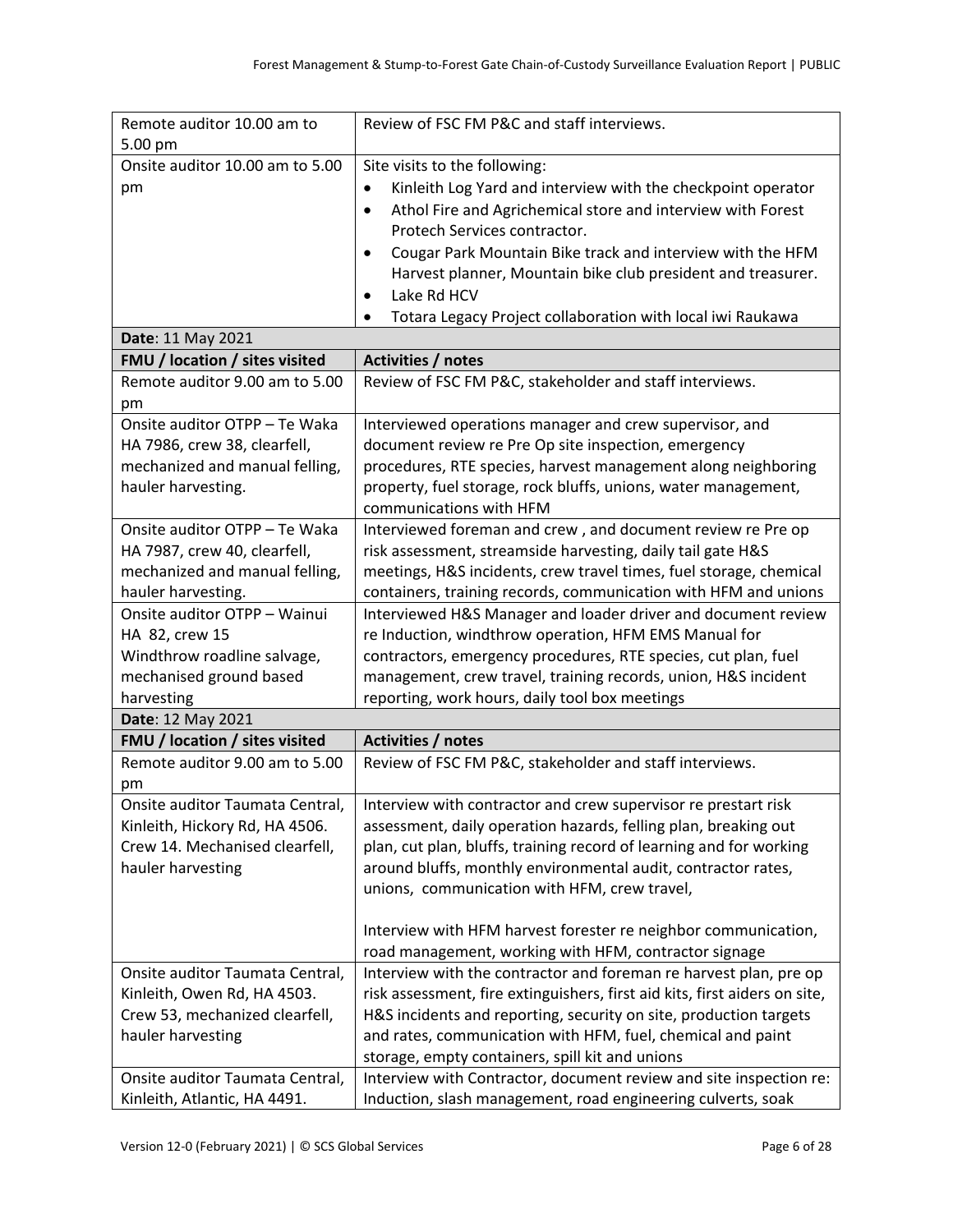| Crew 77, mechanized clearfell,  | holes, cell phone coverage, RTE species guide and sightings,                                                                 |
|---------------------------------|------------------------------------------------------------------------------------------------------------------------------|
| ground based harvesting         | resource consent, H&S incidents and reporting, training,                                                                     |
|                                 | production targets and rates, HFM communication, fuel/and                                                                    |
|                                 | empty containers management, spill kit, use of rubber mats for                                                               |
|                                 | machines to cross road, slash management, crew hours and HFM                                                                 |
|                                 | Safety alerts,                                                                                                               |
| Onsite auditor Taumata Central, | Interview with Foreman/Skidder driver contractor operations                                                                  |
| Kinleith, Murray Rd, HA 3591.   | manager (for all 7 crews the contractor operates), document                                                                  |
| Crew 33, mechanized clearfell,  | review and site inspection re: Pulling plan, daily plan, skid plan, RTE                                                      |
| ground based harvesting.        | species guide and reporting, HFM EMS contractor summary, H&S                                                                 |
| Manual felling on steep slopes  | Management System Manual, ACOP, harvesting around 5L stream                                                                  |
|                                 | and SNA, road conditions, water controls, slash management                                                                   |
|                                 | request to HFM for gravel, production targets, cut plan, austrack                                                            |
|                                 | electronic system for maintaining records, drug testing, training                                                            |
|                                 | and HFM communication                                                                                                        |
| Onsite auditor Taumata Central, | Interview with Foreman and H&S rep/machine operator                                                                          |
| Kinleith, Waipa Rd, HA 3067.    | document review and site inspection re mechanised planter trial,                                                             |
| Crew 68, ground based,          | working alone requirements, pre-op plan, HFM pre op hazard id,                                                               |
| mechanized felling and          | contractor hazard id, daily hazard, signage, fuel and chemical                                                               |
| harvesting, roadline salvage.   | storage, HFM Safety Alerts, Contractor incident summary, RTE                                                                 |
|                                 | species guide and reporting, HFM Safety champs meeting, high                                                                 |
|                                 | wind conditions, communication with HFM, Cut plan, union, first                                                              |
|                                 | aiders on site.                                                                                                              |
|                                 |                                                                                                                              |
| Date: 13 May 2021               |                                                                                                                              |
| FMU / location / sites visited  | Activities / notes                                                                                                           |
| Remote auditor 9.00 am to 5.00  | Review of FSC FM P&C, stakeholder and staff interviews.                                                                      |
| pm                              |                                                                                                                              |
| Onsite auditor Taumata Central  | Road line harvest finished last week.                                                                                        |
| <b>Aramiro Forest</b>           | Site inspection and interview with the Environmental forester re                                                             |
|                                 | roading, bridges, water monitoring, streamside harvesting,                                                                   |
|                                 | hydroseeding, summer harvesting.                                                                                             |
|                                 | Interview with the Engineering/roading crew re water controls,                                                               |
|                                 | slash management around stream, installation of roads and skids,                                                             |
|                                 | site hazard identification, daily toolbox, emergency instructions,                                                           |
|                                 | communication with farm manager (forest owner and access to                                                                  |
|                                 | forest is through farm)                                                                                                      |
| Onsite auditor Taumata Central, | Site has significant archeological features and parts are registered                                                         |
| Morrison forest, Aotea          | historical sites, is due for harvest and HFM are undertaking                                                                 |
|                                 | stakeholder consultation with land/tree owners, local towns                                                                  |
|                                 | people and iwi. Site inspection and interview with the HFM                                                                   |
|                                 | Environmental forester re archeological/wahi tapu sites,<br>stakeholder consultation with locals and iwi, harvesting options |
|                                 | transport route, forest access, adjacent public walkway                                                                      |
| Date: 14 May 2021               |                                                                                                                              |
| FMU / location / sites visited  | Activities / notes                                                                                                           |
| Remote auditor 9.00 am to       | Review of FSC FM P&C, stakeholder and staff interviews.                                                                      |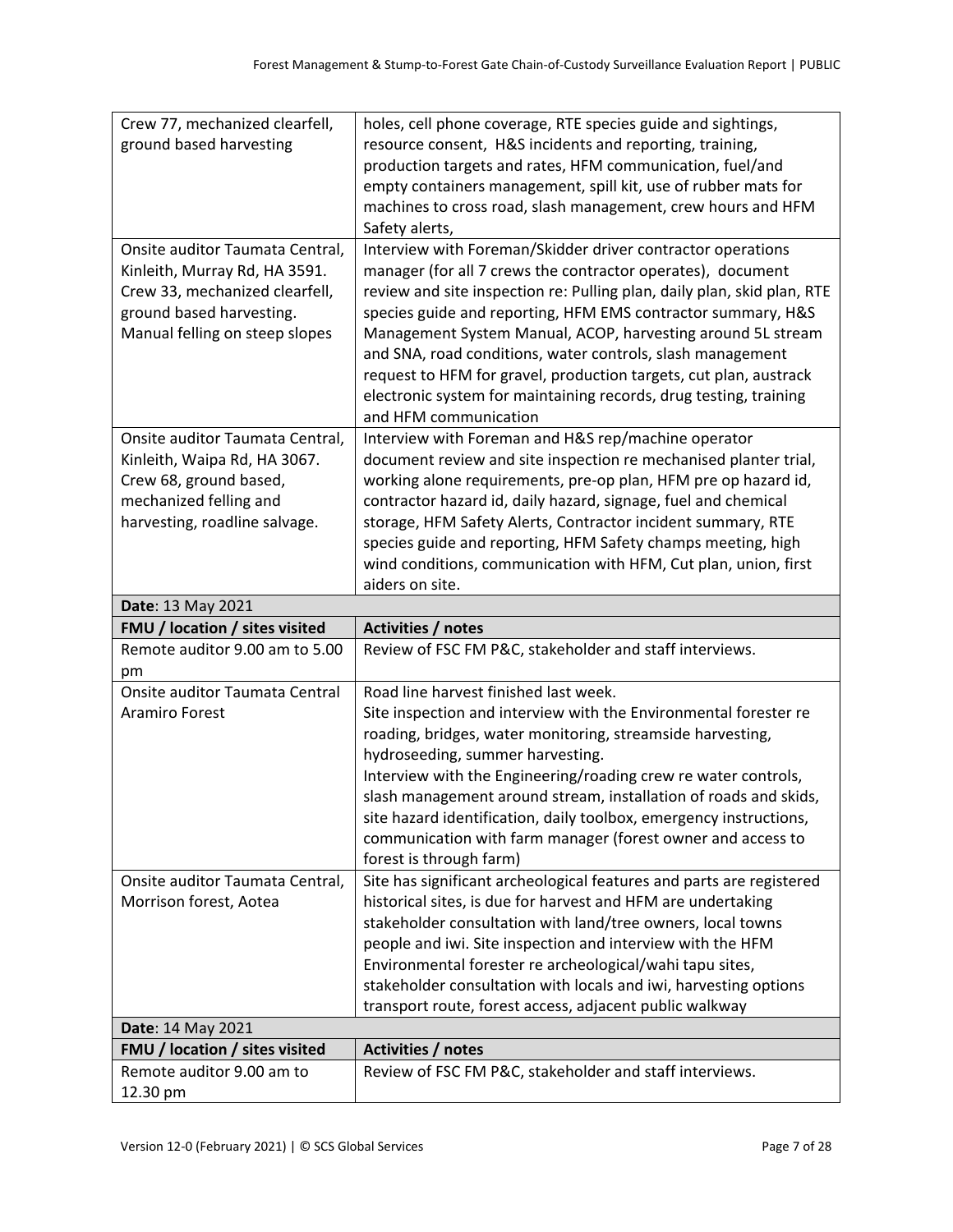| Onsite auditor OTPP Tokerau | Site inspection and interview with HFM Environmental Forester re  |
|-----------------------------|-------------------------------------------------------------------|
| wetland HCVF                | wetland management and monitoring, wilding control,               |
|                             | neighbour/landowner access, stock access.                         |
| Onsite auditor OTPP Tokerau | Interview with contractor re change from a seasonal planting crew |
| A11, thinning to waste crew | to a 2 year contract for silvicultural work including planting,   |
|                             | thinning to waste, forest maintenance (spraying and track         |
|                             | clearing), HFM support for that change, HFM communication,        |
|                             | training, wilding control at Tokerau Wetland, thinning to waste   |
|                             | operation, union, First aiders on site, first aid kits and fire   |
|                             | extinguishers,                                                    |
|                             | Closing Meeting Preparation: Auditor(s) consolidate notes,        |
|                             | deliberate, and confirm evaluation findings.                      |
|                             | Closing Meeting: Review preliminary findings (potential non-      |
|                             | conformities and observations) and discuss next steps.            |

#### <span id="page-7-0"></span>**2.2 Evaluation of Management Systems**

SCS deploys interdisciplinary teams with expertise in forestry, social sciences, natural resource economics, and other relevant fields to assess an FME's conformance to FSC standards and policies. Evaluation methods include reviewing documents and records, interviewing FME personnel and contractors, implementing sampling strategies to visit a broad number of forest cover and harvest prescription types, observing implementation of management plans and policies in the field, and collecting and analyzing stakeholder input. When there is more than one team member, each member may review parts of the standards based on their background and expertise. On the final day of an evaluation, team members convene to deliberate the findings of the assessment jointly. This involves an analysis of all relevant field observations, interviews, stakeholder comments, and reviewed documents and records. Where consensus among team members cannot be achieved due to lack of evidence, conflicting evidence or differences of interpretation of the standards, the team is instructed to report these in the certification decision section and/or in observations.

# <span id="page-7-1"></span>**3. Changes in Management Practices**

 $\boxtimes$  There were no significant changes in the management and/or harvesting methods that affect the FME's conformance to the FSC standards and policies.

 $\square$  Significant changes occurred since the last evaluation that may affect the FME's conformance to FSC standards and policies (*describe*):

# <span id="page-7-2"></span>**4. Results of Evaluation**

#### <span id="page-7-3"></span>**4.1 Definitions of Major CARs, Minor CARs and Observations**

*Major CARs*: Major nonconformances, either alone or in combination with nonconformances of all other applicable indicators, result (or are likely to result) in a fundamental failure to achieve the objectives of the relevant FSC Criterion given the uniqueness and fragility of each forest resource. These are corrective actions that must be resolved or closed out before a certificate can be awarded. If Major CARs arise after an operation is certified, the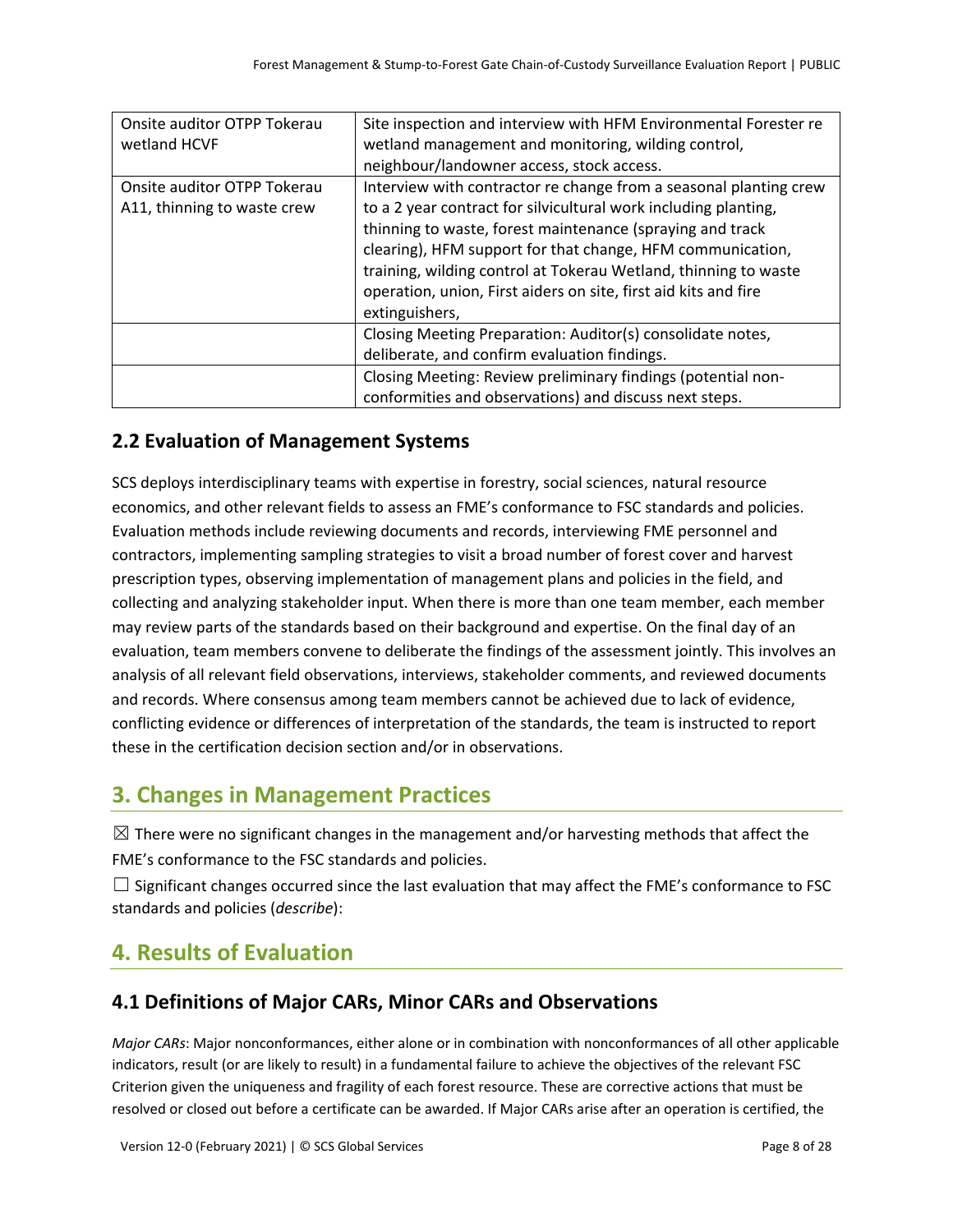timeframe for correcting these nonconformances is typically shorter than for Minor CARs. Certification is contingent on the certified FME's response to the CAR within the stipulated time frame.

*Minor CARs:* These are corrective action requests in response to minor nonconformances, which are typically limited in scale or can be characterized as an unusual lapse in the system. Most Minor CARs are the result of nonconformance at the indicator-level. Corrective actions must be closed out within a specified time period of award of the certificate.

*Observations:* These are subject areas where the evaluation team concludes that there is conformance, but either future nonconformance may result due to inaction or the FME could achieve exemplary status through further refinement. Action on observations is voluntary and does not affect the maintenance of the certificate. However, observations can become CARs if performance with respect to the indicator(s) triggering the observation falls into nonconformance.

| <b>FM Principle</b> | Cert/Re-cert<br><b>Evaluation</b><br>(year) | 1 <sup>st</sup> Annual<br><b>Evaluation</b><br>(year) | 2 <sup>nd</sup> Annual<br><b>Evaluation</b><br>(year) | 3rd Annual<br><b>Evaluation</b><br>(year) | 4 <sup>th</sup> Annual<br><b>Evaluation</b><br>(year) |
|---------------------|---------------------------------------------|-------------------------------------------------------|-------------------------------------------------------|-------------------------------------------|-------------------------------------------------------|
| No findings         |                                             |                                                       |                                                       |                                           |                                                       |
|                     | 1.5.1,                                      |                                                       |                                                       |                                           |                                                       |
| $\frac{P1}{P2}$     |                                             |                                                       |                                                       |                                           |                                                       |
| P3                  |                                             |                                                       |                                                       |                                           |                                                       |
| $\overline{P4}$     | 4.2.1; 4.3.1                                | 4.2.4,                                                | 4.2.4 Minor                                           | 4.2.3 Minor                               |                                                       |
|                     |                                             | 4.24 Obs                                              |                                                       | 4.3.4 Minor                               |                                                       |
| P <sub>5</sub>      | 5.3.1                                       |                                                       |                                                       |                                           |                                                       |
| $\frac{P6}{P7}$     |                                             | 6.6.4 Obs                                             | 6.6.4 Obs                                             |                                           |                                                       |
|                     |                                             |                                                       |                                                       |                                           |                                                       |
| P <sub>8</sub>      |                                             |                                                       | 8.3.1 Minor<br>8.3.1 Obs                              |                                           |                                                       |
| P <sub>9</sub>      |                                             | Obs 9.1.2                                             |                                                       |                                           |                                                       |
| P <sub>10</sub>     |                                             |                                                       |                                                       | 10.5.12 Obs                               |                                                       |
| COC for FM          |                                             |                                                       |                                                       |                                           |                                                       |
| <b>Trademark</b>    |                                             |                                                       |                                                       |                                           |                                                       |
| Group               |                                             |                                                       |                                                       |                                           |                                                       |
| Other               |                                             |                                                       |                                                       |                                           |                                                       |

## <span id="page-8-0"></span>**4.2 History of Findings for Certificate Period**

#### <span id="page-8-1"></span>**4.3 Existing Corrective Action Requests and Observations**

|                                                 |                       |                    | Finding Number: 2020:01 |
|-------------------------------------------------|-----------------------|--------------------|-------------------------|
| Select one: $\Box$ Major CAR                    | $\boxtimes$ Minor CAR | $\Box$ Observation |                         |
| FMU CAR/OBS issued to (when more than one FMU): |                       |                    |                         |
| <b>Deadline</b>                                 |                       |                    |                         |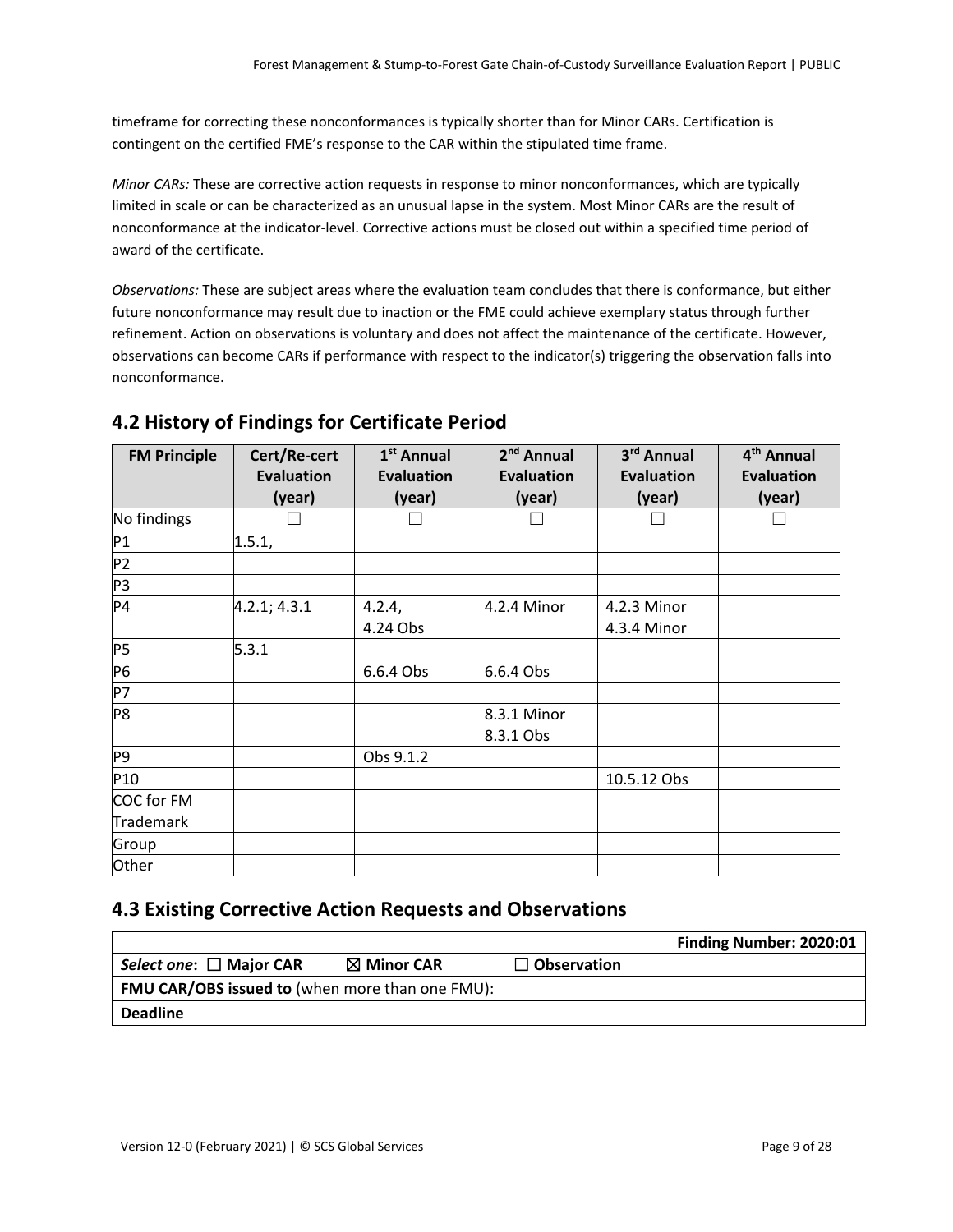| Select one: $\Box$ Major CAR                          | $\Box$ Minor CAR | $\boxtimes$ Observation                                                                                   |
|-------------------------------------------------------|------------------|-----------------------------------------------------------------------------------------------------------|
| FMU CAR/OBS issued to (when more than one FMU):       |                  |                                                                                                           |
| <b>Deadline</b>                                       |                  |                                                                                                           |
| $\Box$ Pre-condition to certification/recertification |                  |                                                                                                           |
| $\Box$ 3 months from Issuance of Final Report         |                  |                                                                                                           |
|                                                       |                  | $\Box$ 12 months or next regularly scheduled audit, whichever comes first (surveillance or re-evaluation) |
| $\boxtimes$ Observation – response is optional        |                  |                                                                                                           |
| $\Box$ Other deadline (specify):                      |                  |                                                                                                           |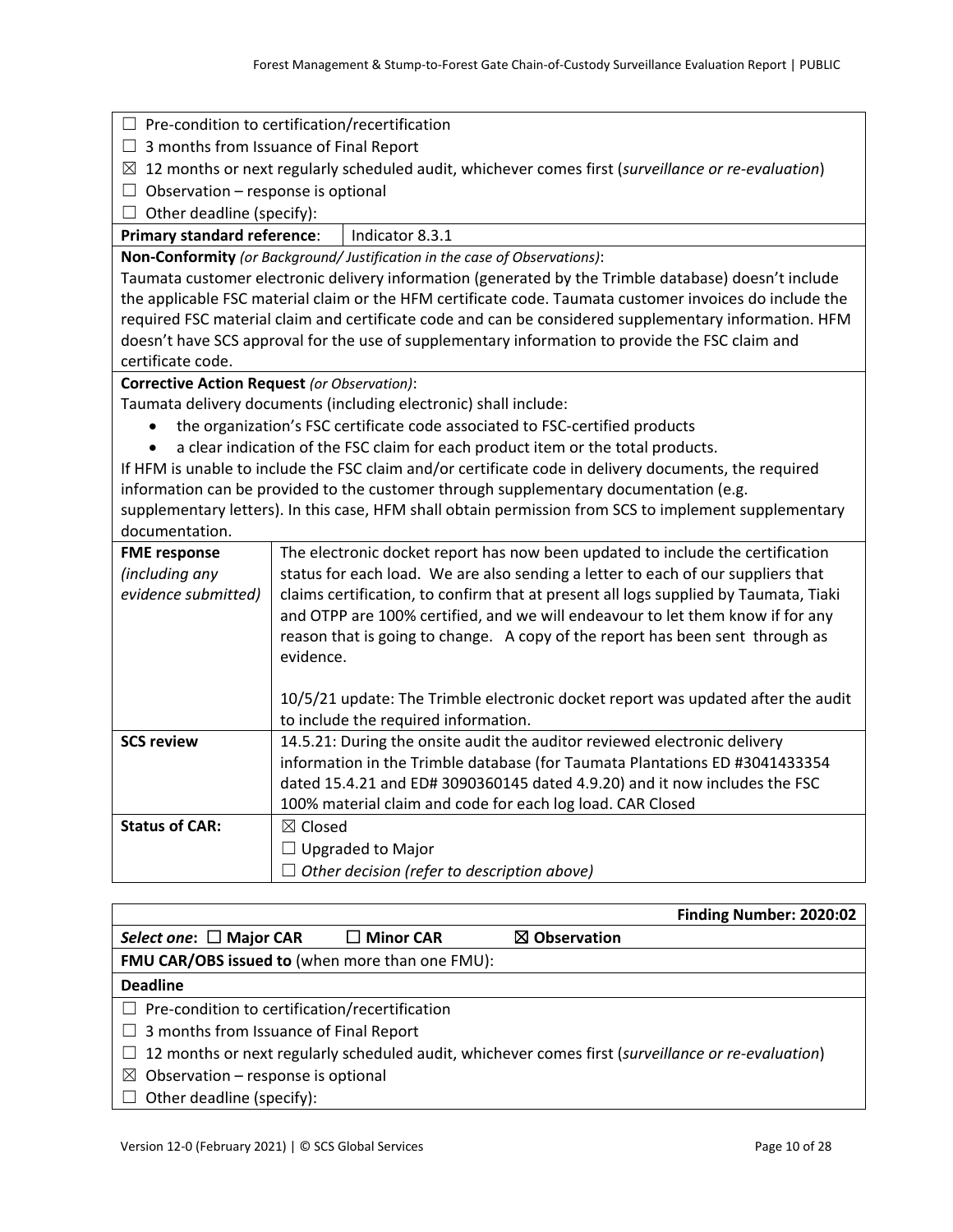| <b>Primary standard reference:</b>                                         | 8.3.1                                                                                                                                                                                                                                                                                                                                                                                                                                                                                                                                                                                                                                                                   |  |
|----------------------------------------------------------------------------|-------------------------------------------------------------------------------------------------------------------------------------------------------------------------------------------------------------------------------------------------------------------------------------------------------------------------------------------------------------------------------------------------------------------------------------------------------------------------------------------------------------------------------------------------------------------------------------------------------------------------------------------------------------------------|--|
| Non-Conformity (or Background/ Justification in the case of Observations): |                                                                                                                                                                                                                                                                                                                                                                                                                                                                                                                                                                                                                                                                         |  |
|                                                                            | AVA Timber have very recently (27 August) become responsible for HFM Chain of Custody from the port                                                                                                                                                                                                                                                                                                                                                                                                                                                                                                                                                                     |  |
|                                                                            | to international customers. They aren't currently FSC COC certified and no FSC sales have been made                                                                                                                                                                                                                                                                                                                                                                                                                                                                                                                                                                     |  |
| through AVA yet. Therefore this is graded as an observation.               |                                                                                                                                                                                                                                                                                                                                                                                                                                                                                                                                                                                                                                                                         |  |
| <b>Corrective Action Request (or Observation):</b>                         |                                                                                                                                                                                                                                                                                                                                                                                                                                                                                                                                                                                                                                                                         |  |
|                                                                            | Before any FSC material sales are made through AVA they must have FSC Chain of Custody certification.                                                                                                                                                                                                                                                                                                                                                                                                                                                                                                                                                                   |  |
| <b>FME response (including</b><br>any evidence submitted)                  | HFM NZ staff have been working with Rayonier (JV partner in AVA) to come<br>up with the best system for managing COC. The proposal was originally<br>that both Rayonier and Hancock would maintain CoC certification over the<br>logs through the AVA process to the point of sale and VA would manage<br>the logs at the port on their behalf. After discussion with CB's this plan was<br>changed for AVA to obtain COC certification. This has now occurred. Until<br>COC was in place for AVA, no HFM NZ export logs were sold as certified.<br>10/5/21 update: AVA timber have sought FSC CoC and successfully<br>completed their certification audit in Mid-April |  |
| <b>SCS review</b>                                                          | HFM haven't sold any export with an FSC claim since last audit. AVA Timber<br>Group Ltd attained FSC CoC certification on 6/5/21 enabling them to now                                                                                                                                                                                                                                                                                                                                                                                                                                                                                                                   |  |
|                                                                            | handle logs at the Port on behalf of HFM as a certified outsourcer.                                                                                                                                                                                                                                                                                                                                                                                                                                                                                                                                                                                                     |  |
| <b>Status of CAR:</b>                                                      | $\boxtimes$ Closed                                                                                                                                                                                                                                                                                                                                                                                                                                                                                                                                                                                                                                                      |  |
|                                                                            | $\Box$ Upgraded to Major                                                                                                                                                                                                                                                                                                                                                                                                                                                                                                                                                                                                                                                |  |
|                                                                            | $\Box$ Other decision (refer to description above)                                                                                                                                                                                                                                                                                                                                                                                                                                                                                                                                                                                                                      |  |

|                                                                                                             |                                                       | Finding Number: 2020:03                                                                             |
|-------------------------------------------------------------------------------------------------------------|-------------------------------------------------------|-----------------------------------------------------------------------------------------------------|
| Select one: $\Box$ Major CAR                                                                                | $\boxtimes$ Minor CAR                                 | <b>Observation</b><br>$\overline{\phantom{a}}$                                                      |
|                                                                                                             | FMU CAR/OBS issued to (when more than one FMU):       |                                                                                                     |
| <b>Deadline</b>                                                                                             |                                                       |                                                                                                     |
|                                                                                                             | Pre-condition to certification/recertification        |                                                                                                     |
|                                                                                                             | 3 months from Issuance of Final Report                |                                                                                                     |
| $\bowtie$                                                                                                   |                                                       | 12 months or next regularly scheduled audit, whichever comes first (surveillance or re-evaluation)  |
| Observation - response is optional                                                                          |                                                       |                                                                                                     |
| Other deadline (specify):                                                                                   |                                                       |                                                                                                     |
| Primary standard                                                                                            |                                                       | National Standard for Certification of Plantation Forest Management in New                          |
| reference:                                                                                                  | Zealand v5.7, 27 <sup>th</sup> September 2013. 4.2.4. |                                                                                                     |
| Non-Conformity (or Background/ Justification in the case of Observations):                                  |                                                       |                                                                                                     |
| The auditor site induction at one (DK Logging) of the eight harvesting crews visited didn't include all HFM |                                                       |                                                                                                     |
| H&S Manual section 6.2.7.2 requirements. The crew had finished harvesting for the day and correctly         |                                                       |                                                                                                     |
|                                                                                                             |                                                       | noted no machinery hazards but didn't cover emergency and evacuation procedure or workplace layout. |
| <b>Corrective Action Request (or Observation):</b>                                                          |                                                       |                                                                                                     |
|                                                                                                             |                                                       | HFM shall ensure contractor staff cover all HFM requirements during site inductions.                |
| <b>FME</b> response                                                                                         |                                                       | This has been followed up with the crew involved. The contractor felt that given                    |
| (including any                                                                                              |                                                       | the auditor was fully accompanied by him at all times it was not necessary to cover                 |
| evidence submitted)                                                                                         |                                                       | the evacuation procedure, given that in the event of an emergency he could                          |
|                                                                                                             |                                                       | directly supervise the auditor. However this has been noted.                                        |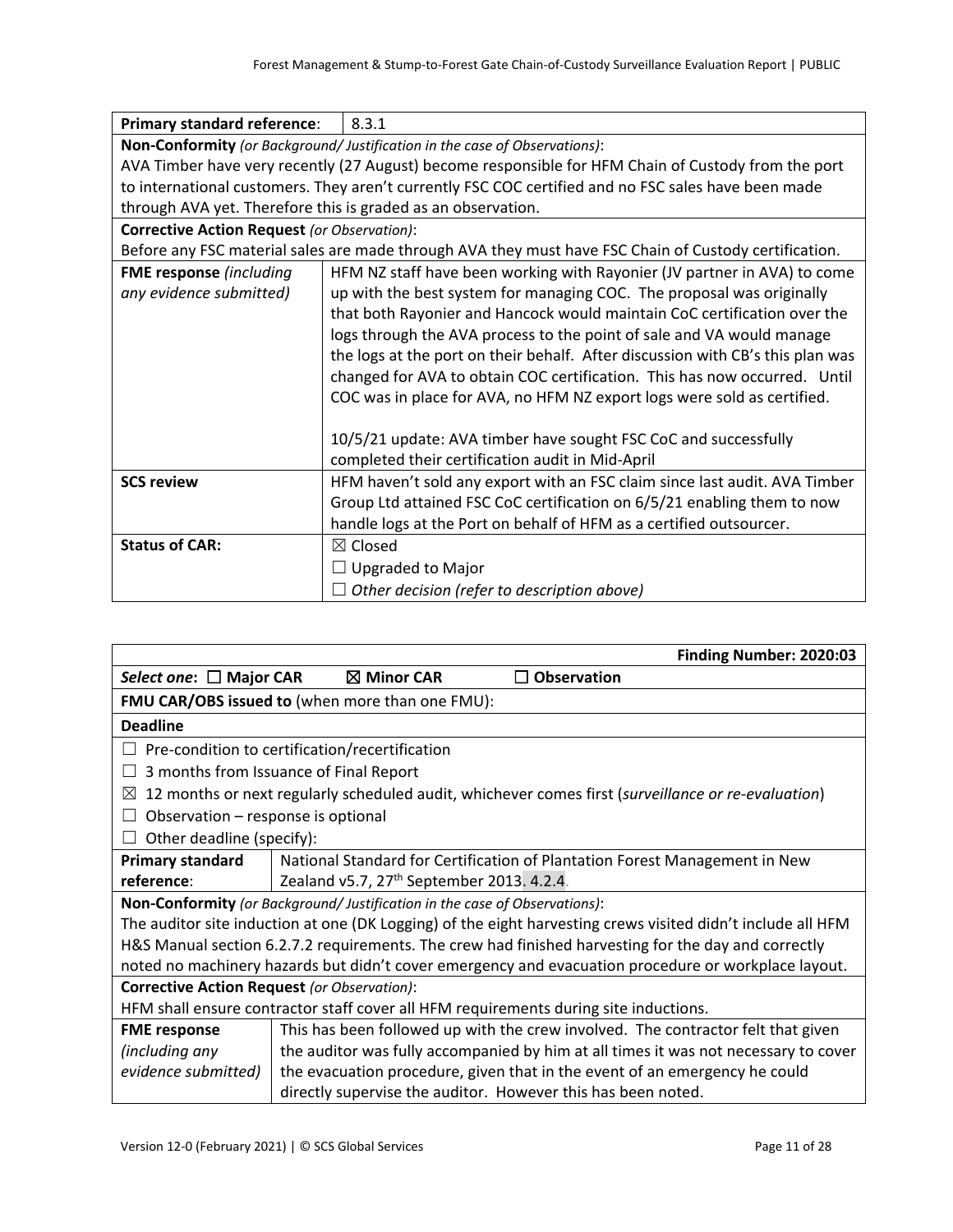|                       | 10/5/21 update: The crew was shut down for the day at the time of the audit and<br>the auditor was fully accompanied at all times. However all crews have been<br>reminded about the importance of completing a site induction at all times. |  |
|-----------------------|----------------------------------------------------------------------------------------------------------------------------------------------------------------------------------------------------------------------------------------------|--|
| <b>SCS review</b>     | 14.5.21 Onsite visits to contractors during the 2021 audit covered all H&S Manual<br>section 6.2.7.2 requirements including emergency and evacuation procedure or                                                                            |  |
|                       | workplace layout. CAR closed                                                                                                                                                                                                                 |  |
| <b>Status of CAR:</b> | $\boxtimes$ Closed                                                                                                                                                                                                                           |  |
|                       | $\Box$ Upgraded to Major                                                                                                                                                                                                                     |  |
|                       | $\Box$ Other decision (refer to description above)                                                                                                                                                                                           |  |

|                                                                                           | Finding Number: 2020.04                                                                                                      |  |
|-------------------------------------------------------------------------------------------|------------------------------------------------------------------------------------------------------------------------------|--|
| $\mathbf{x}$<br><b>Observation</b><br><b>Major CAR</b><br><b>Minor CAR</b><br>Select one: |                                                                                                                              |  |
|                                                                                           | FMU CAR/OBS issued to (when more than one FMU):                                                                              |  |
| <b>Deadline</b>                                                                           | Pre-condition to certification/recertification                                                                               |  |
|                                                                                           | 3 months from Issuance of Final Report                                                                                       |  |
|                                                                                           | 12 months or next audit (surveillance or re-evaluation)                                                                      |  |
|                                                                                           | $\lfloor x \rfloor$ Observation – response is optional                                                                       |  |
|                                                                                           | Other deadline (specify):                                                                                                    |  |
| <b>FSC Indicator:</b>                                                                     | 6.6.4 and also refer to FSC-POL-30-001 V3-0 EN                                                                               |  |
|                                                                                           | Non-Conformity (or Background/ Justification in the case of Observations):                                                   |  |
|                                                                                           | An Environmental Social Risk Assessment (ESRA) for 1080 has been developed by the New Zealand forest                         |  |
|                                                                                           | industry but it doesn't incorporate conditions from the most recently approved New Zealand 1080                              |  |
|                                                                                           | derogation. 1080 hasn't been applied within the HFM estate within the past year but it may be applied in                     |  |
| the future.                                                                               |                                                                                                                              |  |
| <b>Corrective Action Request (or Observation):</b>                                        |                                                                                                                              |  |
|                                                                                           | Prior to the use of 1080 HFM must incorporate into the ESRA the conditions from the most recently                            |  |
|                                                                                           | approved New Zealand 1080 derogation and the requirements from the most recent published draft of                            |  |
| the International Generic Indicators.                                                     |                                                                                                                              |  |
| <b>FME</b> response                                                                       | The 1080 ESRA will be updated to include the NZ derogation obligations prior to                                              |  |
| (including any                                                                            | applying any 1080 in the estate.                                                                                             |  |
| evidence submitted)                                                                       |                                                                                                                              |  |
|                                                                                           | 10/5/21 update: The generic industry ESRA for 1080 has been amended to be                                                    |  |
|                                                                                           | specific to HFM NZ and includes the requirements of the most recent derogation                                               |  |
|                                                                                           | (copy supplied).                                                                                                             |  |
| <b>SCS review</b>                                                                         | 14.5.21: Auditor reviewed the 1080 ESRA that HFM have developed and it now                                                   |  |
|                                                                                           | includes the conditions from the most recently approved New Zealand 1080                                                     |  |
|                                                                                           | derogation and the requirements from the most recent published draft of the<br>International Generic Indicators. CAR closed. |  |
| <b>Status of CAR:</b>                                                                     |                                                                                                                              |  |
|                                                                                           | $\lfloor x \rfloor$ Closed                                                                                                   |  |
|                                                                                           | <b>Upgraded to Major</b>                                                                                                     |  |
|                                                                                           | Other decision (refer to description above)                                                                                  |  |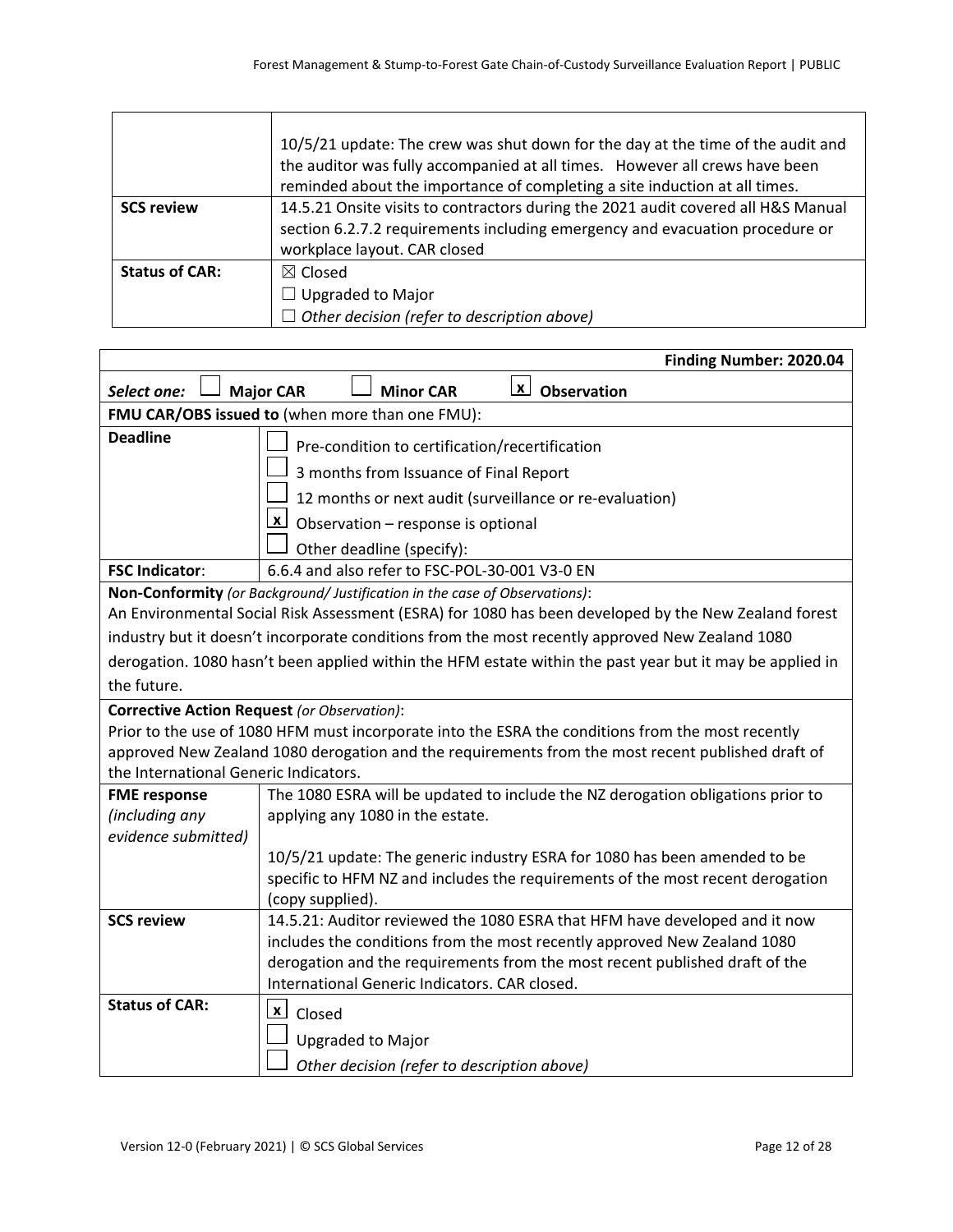## <span id="page-12-0"></span>**4.4 New Corrective Action Requests and Observations**

|                                                                                                           | Finding Number: 1:2021                                                                                     |  |  |
|-----------------------------------------------------------------------------------------------------------|------------------------------------------------------------------------------------------------------------|--|--|
| <b>Finding and Deadline</b>                                                                               |                                                                                                            |  |  |
| Major CAR: Pre-condition to certification/recertification                                                 |                                                                                                            |  |  |
| Major CAR: 3 months from Issuance of Final Report<br>ப                                                    |                                                                                                            |  |  |
| $\boxtimes$                                                                                               | Minor CAR: 12 months or next regularly scheduled audit, whichever comes first (surveillance or re-         |  |  |
| evaluation)                                                                                               |                                                                                                            |  |  |
| $\Box$ Observation – response is optional                                                                 |                                                                                                            |  |  |
| <b>Other</b> and deadline (specify):                                                                      |                                                                                                            |  |  |
|                                                                                                           | FMU CAR/OBS issued to (when more than one FMU):                                                            |  |  |
| <b>Standard and</b>                                                                                       | FSC-STD-NZL-01-2012 Indicator 4.2.3 The forest manager operates a health and                               |  |  |
| Indicator                                                                                                 | safety management system that is consistent with the HSE Act, and records health                           |  |  |
|                                                                                                           | and safety accidents and events, and trends of staff and contractor staff.                                 |  |  |
| $\boxtimes$ Non-Conformity Evidence                                                                       | $\Box$ Observation Justification and/or Explanation                                                        |  |  |
|                                                                                                           | In November 2020 1080 pellets were dropped by a Regional Council's aerial baiting contractor onto a        |  |  |
|                                                                                                           | HFM dozer operator. An ICAM investigation was undertaken and accurately identifies the root cause and      |  |  |
|                                                                                                           | proposes appropriate corrective actions to prevent the incident reoccurring. The investigation has not yet |  |  |
|                                                                                                           | been finalised as the Environment Protection Authority and Regional Council have not completed their       |  |  |
|                                                                                                           | investigations, which may reveal further considerations. The incident was not entered in the incident      |  |  |
|                                                                                                           | database, which risks that the incident is not closed or followed up.                                      |  |  |
|                                                                                                           |                                                                                                            |  |  |
|                                                                                                           | HFM has revised its ESRA accordingly, which now specifically addresses risks associated with applications  |  |  |
|                                                                                                           | conducted by third party. The ESRA specifies under the topic pre-application assessment of options the     |  |  |
|                                                                                                           | following actions: 'encourage third parties to follow risk assessment steps' and to 'have clear agreed     |  |  |
|                                                                                                           | processes for personnel working in the affected areas' and 'ensure no personnel are in the area'. At the   |  |  |
| time of the audit these processes had not clearly been integrated into the management system. There       |                                                                                                            |  |  |
| had not been any further third party 1080 applications since the incident.                                |                                                                                                            |  |  |
| $\boxtimes$ Non-Conformity Corrective Action Request $\Box$ Observation; no Corrective Action is required |                                                                                                            |  |  |
|                                                                                                           | The organisation shall operate a health and safety management system that records all relevant health      |  |  |
| and safety incidents, and analyses and responds effectively to safety risks caused by external agencies   |                                                                                                            |  |  |
| operating within the estate.                                                                              |                                                                                                            |  |  |
| <b>FME response</b>                                                                                       |                                                                                                            |  |  |
| (including any                                                                                            |                                                                                                            |  |  |
| evidence submitted)                                                                                       |                                                                                                            |  |  |
| <b>SCS review</b>                                                                                         |                                                                                                            |  |  |
| <b>Status of CAR:</b>                                                                                     | Closed<br>$\blacksquare$                                                                                   |  |  |
|                                                                                                           | <b>Upgraded to Major</b>                                                                                   |  |  |
|                                                                                                           | Other decision (refer to description above)                                                                |  |  |
|                                                                                                           |                                                                                                            |  |  |
|                                                                                                           | Finding Number: 2:2021                                                                                     |  |  |
| <b>Finding and Deadline</b>                                                                               |                                                                                                            |  |  |

| <b>THINDIA AND DEAMING</b> |                                                                  |  |
|----------------------------|------------------------------------------------------------------|--|
|                            | $\Box$ Major CAR: Pre-condition to certification/recertification |  |
|                            | $\Box$ Major CAR: 3 months from Issuance of Final Report         |  |

☒ **Minor CAR**: 12 months or next regularly scheduled audit, whichever comes first (*surveillance or reevaluation*)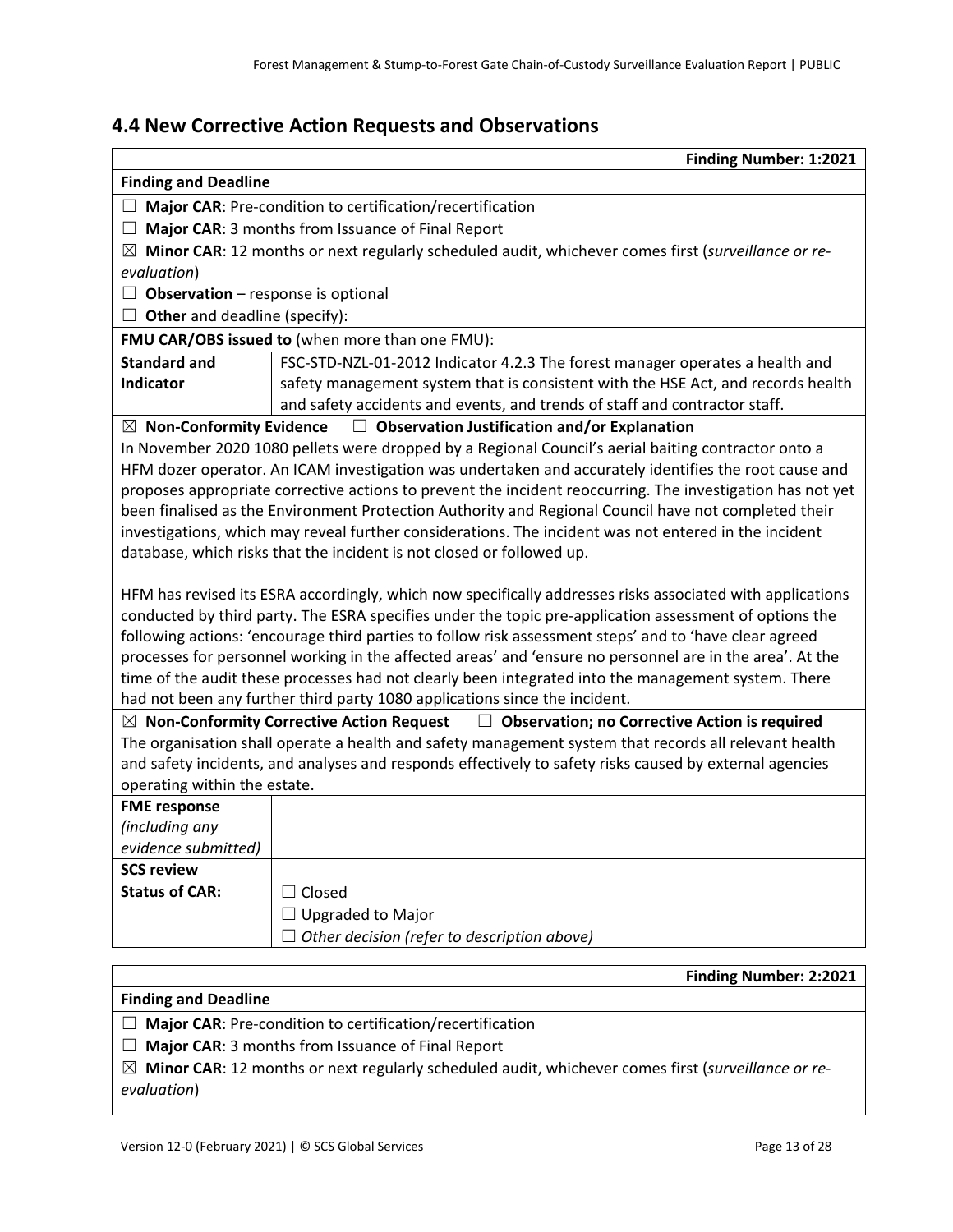|                                                                                                           | <b>Observation</b> – response is optional                                                                                                                         |  |
|-----------------------------------------------------------------------------------------------------------|-------------------------------------------------------------------------------------------------------------------------------------------------------------------|--|
| $\Box$ Other and deadline (specify):                                                                      |                                                                                                                                                                   |  |
|                                                                                                           |                                                                                                                                                                   |  |
|                                                                                                           |                                                                                                                                                                   |  |
|                                                                                                           |                                                                                                                                                                   |  |
|                                                                                                           | FMU CAR/OBS issued to (when more than one FMU):                                                                                                                   |  |
| <b>Standard and</b>                                                                                       | FSC-STD-NZL-01-2012 Indicator 4.3.2 Employers who directly employ labour shall                                                                                    |  |
| Indicator                                                                                                 | establish policy and procedures that include provisions ensuring that: - The role                                                                                 |  |
|                                                                                                           | and function of Unions is facilitated at all times. and Staff members with the                                                                                    |  |
|                                                                                                           | responsibility/delegated authority to liaise/ negotiate with Union(s) are confirmed                                                                               |  |
|                                                                                                           | and identified. - Where workers are Union members, wage bargaining                                                                                                |  |
|                                                                                                           | arrangements shall proceed on the basis of collective bargaining. - All employees                                                                                 |  |
|                                                                                                           | shall be qualified in skills that are relevant to the tasks they are performing or be                                                                             |  |
|                                                                                                           | under training to acquire such skills, in line with relevant industry training                                                                                    |  |
|                                                                                                           | organisations standards. - Issues raised by Unions are treated constructively,<br>objectively and in the spirit of good faith. - Where workers are Union members, |  |
|                                                                                                           | wage bargaining shall proceed on the basis of collective agreement/s. - Resolution                                                                                |  |
|                                                                                                           | procedures dealing with employment relationship problems shall contain                                                                                            |  |
|                                                                                                           | provisions to handle such matters by allowing for both dialogue between staff,                                                                                    |  |
|                                                                                                           | unions and management, as a means of resolution procedure, as well as                                                                                             |  |
|                                                                                                           | independent third party mediation assistance.                                                                                                                     |  |
| $\boxtimes$ Non-Conformity Evidence<br>$\Box$ Observation Justification and/or Explanation                |                                                                                                                                                                   |  |
|                                                                                                           | Through interview it was confirmed that the organisation has not established policy and procedures                                                                |  |
| including provisions to facilitate the role and functions of unions and its dealings with workers. It was |                                                                                                                                                                   |  |
| evident during the audit that union activities within the FMU are minimal but are accommodated when       |                                                                                                                                                                   |  |
| requested.                                                                                                |                                                                                                                                                                   |  |
|                                                                                                           |                                                                                                                                                                   |  |
| Workers of one contractor were not aware of their right to join a union and one worker reported union     |                                                                                                                                                                   |  |
|                                                                                                           | membership is actively discouraged by the employer. Workers at other sites were aware of their rights                                                             |  |
|                                                                                                           | and in some instances were union members.                                                                                                                         |  |
|                                                                                                           | $\boxtimes$ Non-Conformity Corrective Action Request<br>$\Box$ Observation; no Corrective Action is required                                                      |  |
|                                                                                                           | Establish policy and procedures to facilitate union activities within the FMU. (See also 4.3.2)                                                                   |  |
|                                                                                                           |                                                                                                                                                                   |  |
| <b>FME</b> response                                                                                       |                                                                                                                                                                   |  |
| (including any                                                                                            |                                                                                                                                                                   |  |
| evidence submitted)                                                                                       |                                                                                                                                                                   |  |
| <b>SCS review</b>                                                                                         |                                                                                                                                                                   |  |
| <b>Status of CAR:</b>                                                                                     | $\Box$ Closed                                                                                                                                                     |  |
|                                                                                                           | $\Box$ Upgraded to Major                                                                                                                                          |  |
|                                                                                                           | Other decision (refer to description above)                                                                                                                       |  |

|                      | <b>Finding Number: 3:2021</b> |
|----------------------|-------------------------------|
| Finding and Deadline |                               |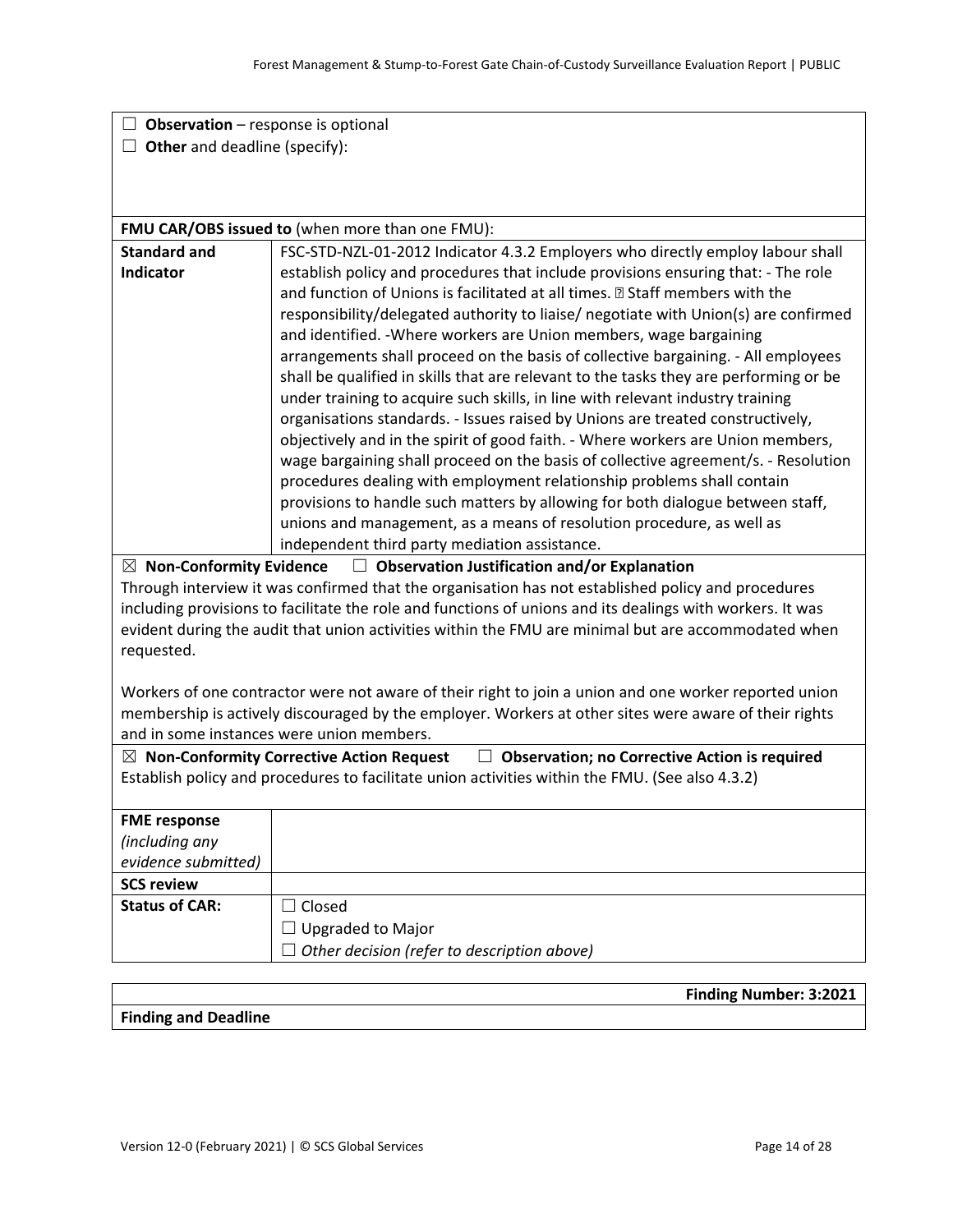|                                                                                                              | Major CAR: Pre-condition to certification/recertification                                               |  |  |
|--------------------------------------------------------------------------------------------------------------|---------------------------------------------------------------------------------------------------------|--|--|
| Major CAR: 3 months from Issuance of Final Report                                                            |                                                                                                         |  |  |
|                                                                                                              | Minor CAR: 12 months or next regularly scheduled audit, whichever comes first (surveillance or re-      |  |  |
| evaluation)                                                                                                  |                                                                                                         |  |  |
| Observation - response is optional<br>⊠                                                                      |                                                                                                         |  |  |
| Other and deadline (specify):                                                                                |                                                                                                         |  |  |
|                                                                                                              | FMU CAR/OBS issued to (when more than one FMU):                                                         |  |  |
| <b>Standard and</b>                                                                                          | 10.5.12 Restoration programs identified in 6.4 shall be progressively commenced                         |  |  |
| <b>Indicator</b>                                                                                             | 15 years after these standards come into effect or from the date of first                               |  |  |
|                                                                                                              | certification whichever is the later.                                                                   |  |  |
| <b>Non-Conformity Evidence</b>                                                                               | $\boxtimes$ Observation Justification and/or Explanation                                                |  |  |
|                                                                                                              | Indigenous habitats reserved for RTE species to meet reserve set-aside percentages and their respective |  |  |
|                                                                                                              | management plans are documented in a range of reports including original assessment reports, the        |  |  |
|                                                                                                              | reserve management report (key reserves), the Reserve Analysis, Reserve Management Program and          |  |  |
|                                                                                                              | budget. It was confirmed through interview and review of multiple documents that the restoration        |  |  |
| programs have been progressively commenced. Documentation of priority reserves, current                      |                                                                                                         |  |  |
| management plan and implementation status could be more clearly organized for oversight of reserve           |                                                                                                         |  |  |
| management and implementation status.                                                                        |                                                                                                         |  |  |
| $\Box$ Non-Conformity Corrective Action Request<br>$\boxtimes$ Observation; no Corrective Action is required |                                                                                                         |  |  |
| HFM could improve their ease of oversight of reserve management and implementation through                   |                                                                                                         |  |  |
| improvements to organization of key documentation.                                                           |                                                                                                         |  |  |
| <b>FME</b> response                                                                                          |                                                                                                         |  |  |
| (including any                                                                                               |                                                                                                         |  |  |
| evidence submitted)                                                                                          |                                                                                                         |  |  |
| <b>SCS review</b>                                                                                            |                                                                                                         |  |  |
| <b>Status of CAR:</b>                                                                                        | Closed                                                                                                  |  |  |
|                                                                                                              | $\Box$ Upgraded to Major                                                                                |  |  |
|                                                                                                              | $\Box$ Other decision (refer to description above)                                                      |  |  |

## <span id="page-14-0"></span>**5. Stakeholder Comments**

In accordance with SCS protocols, consultation with key stakeholders is an integral component of the evaluation process. Stakeholder consultation takes place prior to, concurrent with, and following field evaluations. Distinct purposes of such consultation include:

- To solicit input from affected parties as to the strengths and weaknesses of the FME's management, relative to the standard, and the nature of the interaction between the FME and the surrounding communities.
- To solicit input on whether the forest management operation has consulted with stakeholders regarding identifying any high conservation value forests (HCVFs).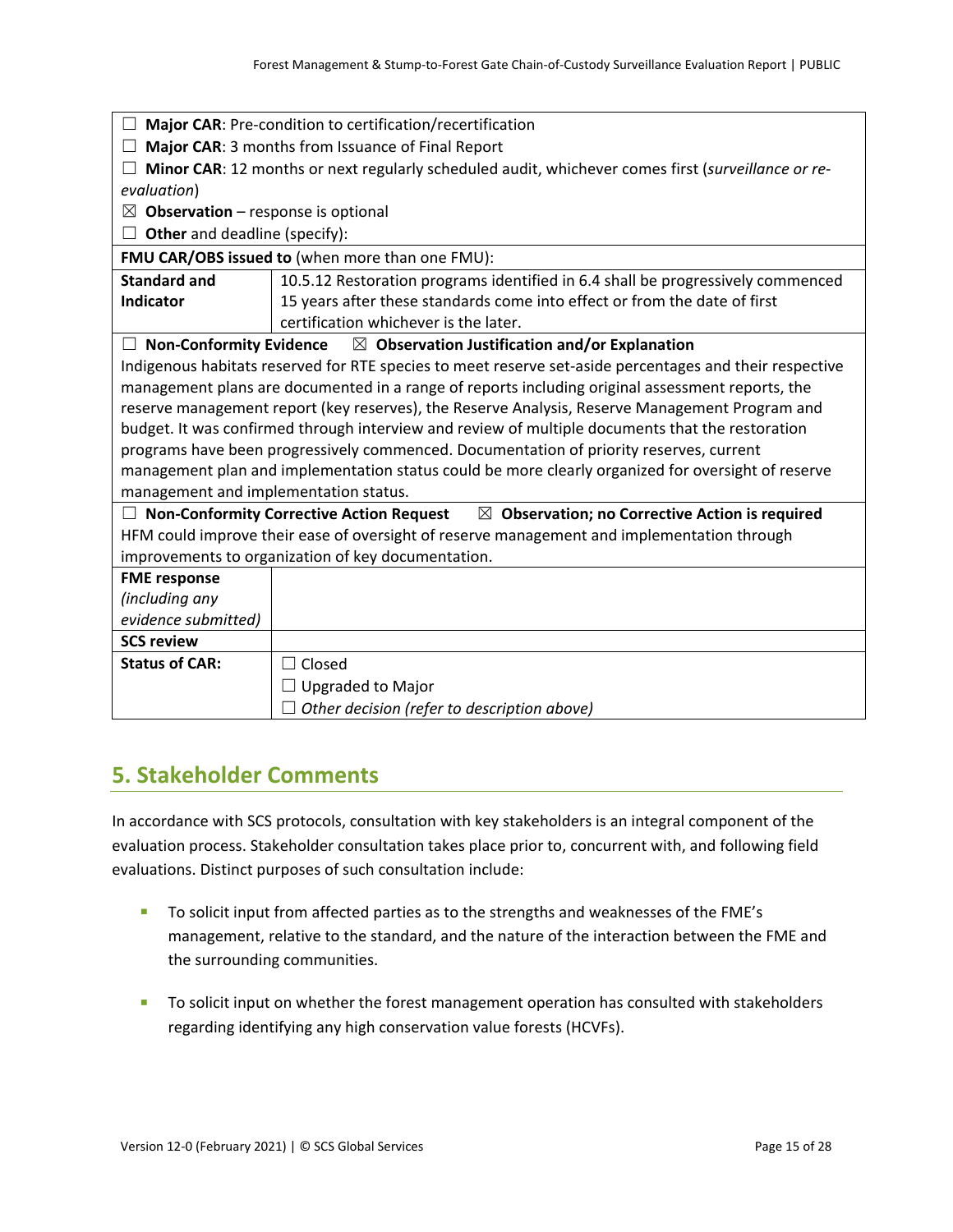Stakeholder consultation activities are organized to give participants the opportunity to provide comments according to general categories of interest based on the three FSC chambers, as well as the SCS Interim Standard, if one was used.

## <span id="page-15-0"></span>**5.1 Stakeholder Groups Consulted**

Principal stakeholder groups are identified based upon results from past evaluations, lists of stakeholders from the FME under evaluation, and additional stakeholder contacts from other sources. Stakeholder groups who are consulted as part of the evaluation include FME management and staff, consulting foresters, contractors, lease holders, adjacent property owners, local and regionally-based social interest and civic organizations, purchasers of logs harvested on FME forestlands, recreational user groups, tribal members and/or representatives, members of the FSC National Initiative, members of the regional FSC working group, FSC International, local and regionally-based environmental organizations and conservationists, and forest industry groups and organizations, as well as local, state, and federal regulatory agency personnel and other relevant groups.

## <span id="page-15-1"></span>**5.2 Summary of Stakeholder Comments and Evaluation Team Responses**

The table below summarizes the comments falling within scope of the standard received from stakeholders and the assessment team's response. Where a stakeholder comment has triggered a subsequent investigation during the evaluation, the corresponding follow-up action and conclusions from SCS are noted below.

| $\Box$ FME has not received any stakeholder comments from interested parties (who are not members of |                                                |  |  |
|------------------------------------------------------------------------------------------------------|------------------------------------------------|--|--|
| the enterprise under evaluation) as a result of stakeholder outreach activities during this annual   |                                                |  |  |
| evaluation.                                                                                          |                                                |  |  |
| Summary of Outreach Activities Conducted (Check all that apply):                                     |                                                |  |  |
| $\Box$ Face to face meetings                                                                         |                                                |  |  |
| $\boxtimes$ Phone calls                                                                              |                                                |  |  |
| $\boxtimes$ Email, or letter                                                                         |                                                |  |  |
| $\Box$ Notice published in the national and/or local press                                           |                                                |  |  |
| $\Box$ Notice published on relevant websites                                                         |                                                |  |  |
| $\Box$ Local radio announcements                                                                     |                                                |  |  |
| $\Box$ Local customary notice boards                                                                 |                                                |  |  |
| $\Box$ Social media broadcast                                                                        |                                                |  |  |
| <b>Stakeholder Comment</b>                                                                           | <b>SCS Response</b>                            |  |  |
| (Negative, positive, and neutral)                                                                    |                                                |  |  |
| HFM is planning harvest of a plantation at Aotea                                                     | SCS reviewed legal documentation to confirm    |  |  |
| that was established on alienated land that is of                                                    | tenure, consultation records, archaeological   |  |  |
| very high significance to indigenous people of NZ.                                                   | information, maps and operational notes for    |  |  |
| HFM have worked with local kaitiaki (guardians)                                                      | the proposed operation. Interview with HFM     |  |  |
| representatives over a long period to ensure all                                                     | staff and observations made at the site        |  |  |
| sites of significance are identified and mapped.                                                     | confirmed the organisation is engaging         |  |  |
| This process involved engagement of archaeology                                                      | appropriately with tangata whenua to identify, |  |  |
| services, and resulted in discovery of new cultural                                                  | describe and map sites of significance and     |  |  |
| sites which continue to be registered. Work is now                                                   | develop management plans for their protection  |  |  |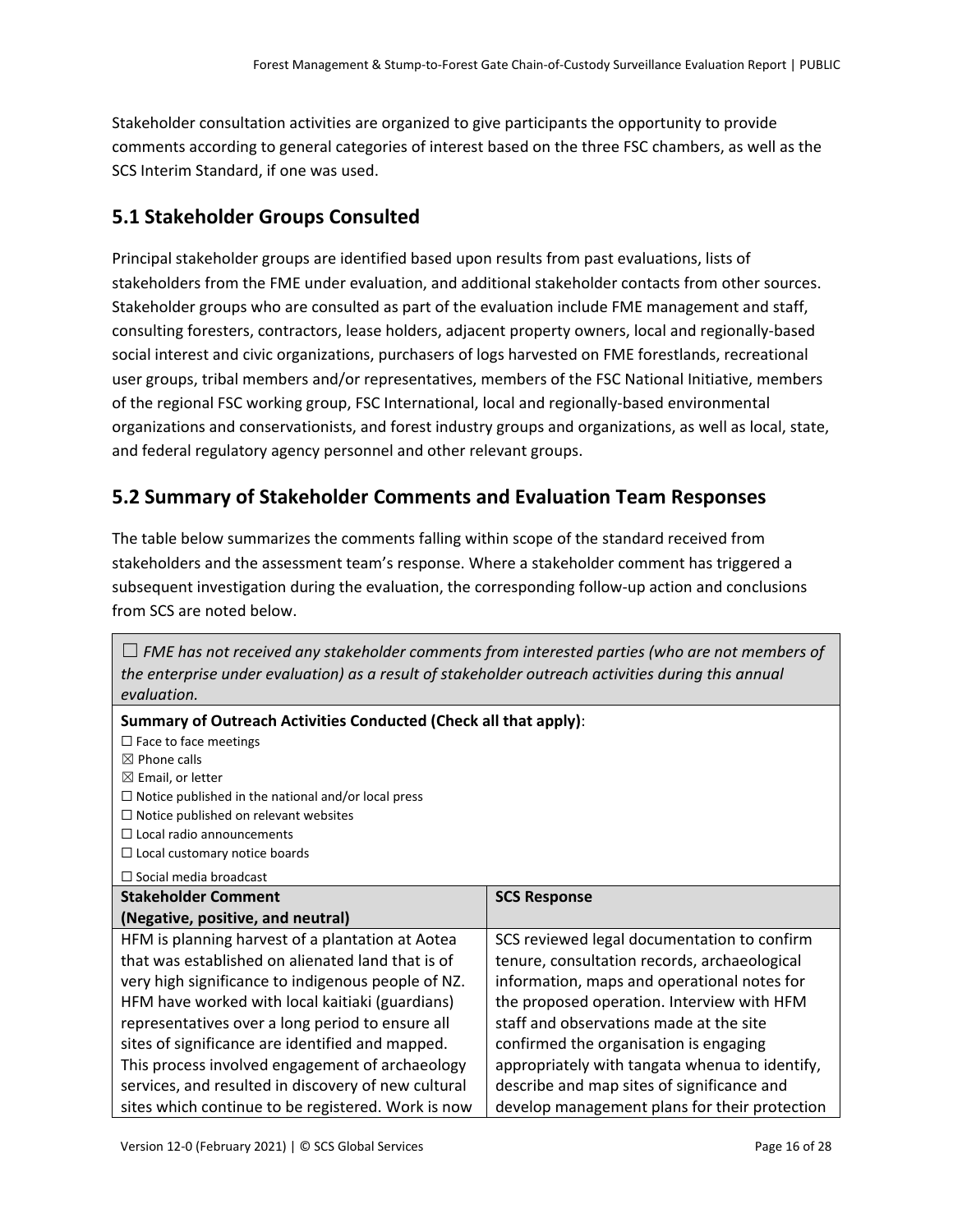| underway to develop appropriate management            | and the protection of any new sites discovered     |
|-------------------------------------------------------|----------------------------------------------------|
| controls to protect physical values during and after  | during operations.                                 |
| harvest in consultation with indigenous               |                                                    |
| representatives. There is further work to do on       |                                                    |
| ensuring the social impacts of harvest, in particular |                                                    |
| noise, safety and roading, to the adjacent village    |                                                    |
| community are minimized. The coastal, marine and      |                                                    |
| freshwater environment conditions that prevail in     |                                                    |
| Aotea region are changing constantly in response      |                                                    |
| to natural climate change and of course this          |                                                    |
| includes the human contribution too.                  |                                                    |
| With warmer conditions we can anticipate faster       |                                                    |
| chemical reactions, greater biological activity,      |                                                    |
| more energetic weather all leading to faster          |                                                    |
| erosion of the landscape, more sediment transport     |                                                    |
| in our waterways and higher sea levels. The           |                                                    |
| engagement process has resulted in tangata            |                                                    |
| whenua underpinning the Māori world view of           |                                                    |
| their environment and knowledge exchange to           |                                                    |
| further public recognition of the significance of the |                                                    |
| locality. Ngaati Te Wehi (kaitiaki representative)    |                                                    |
| hopes other tangata whenua may access learnings       |                                                    |
| from this process.                                    |                                                    |
| HFM have a positive working relationship with one     | The auditors reviewed the HFM Forest               |
| of its main iwi stakeholders. They work               | Management Plan Public Summary 2021, noting        |
| collaboratively on projects to identify and protect   | the sections on the Totara Legacy Project,         |
| sites of significance and restore and enhance         | employment and HCV6 management are                 |
| cultural resources for future harvest. Tangata        | consistent with the stakeholder's comments.        |
| whenua access to significant sites on HFM             | These projects were also discussed with HFM        |
| managed land is strongly supported. HFM also          | staff, confirming the organisation's               |
| provide koha for participation in its activities as   | commitment to consultation with tangata            |
| appropriate. HFM and Raukawa are working to           | whenua regarding protection of sites of            |
| identify work opportunities for the iwi to become     | significance, restoration of traditional resources |
| involved in, however to date this has not been        | and indigenous employment. A field visit was       |
| taken up to any significant degree. The iwi aspire    | made to the Totora Legacy Project confirming       |
| to develop capability for greater involvement in      | this project has been progressed. Additionally,    |
| the pest management program and are discussing        | HFM are involved in several initiatives to         |
| this with HFM.                                        | encourage local community employment in the        |
|                                                       | timber industry through on the job training,       |
|                                                       | mentoring and pastoral care.                       |
| HFM process recreation permit applications            | The auditors interviewed HFM regional staff        |
| collated by a recreation club which has operated in   | about the changes to deer hunting times and        |
| the Kinleith Forest since the late 1990s. Members     | the dog exercise area. Deer hunting before         |
| have used the forest for recreational hunting for at  | 7.30am was a long established permit               |
| least half a century through multiple forest          | condition, however with increased operational      |
| managers. The club is open to locals and was          | activity occurring before 7.30am and the high      |
| created to facilitate recreational access to the      | number of operations in Kinleith Forest there      |
| forest. The club meet annually with HFM discuss       | had been increasing safety challenges with         |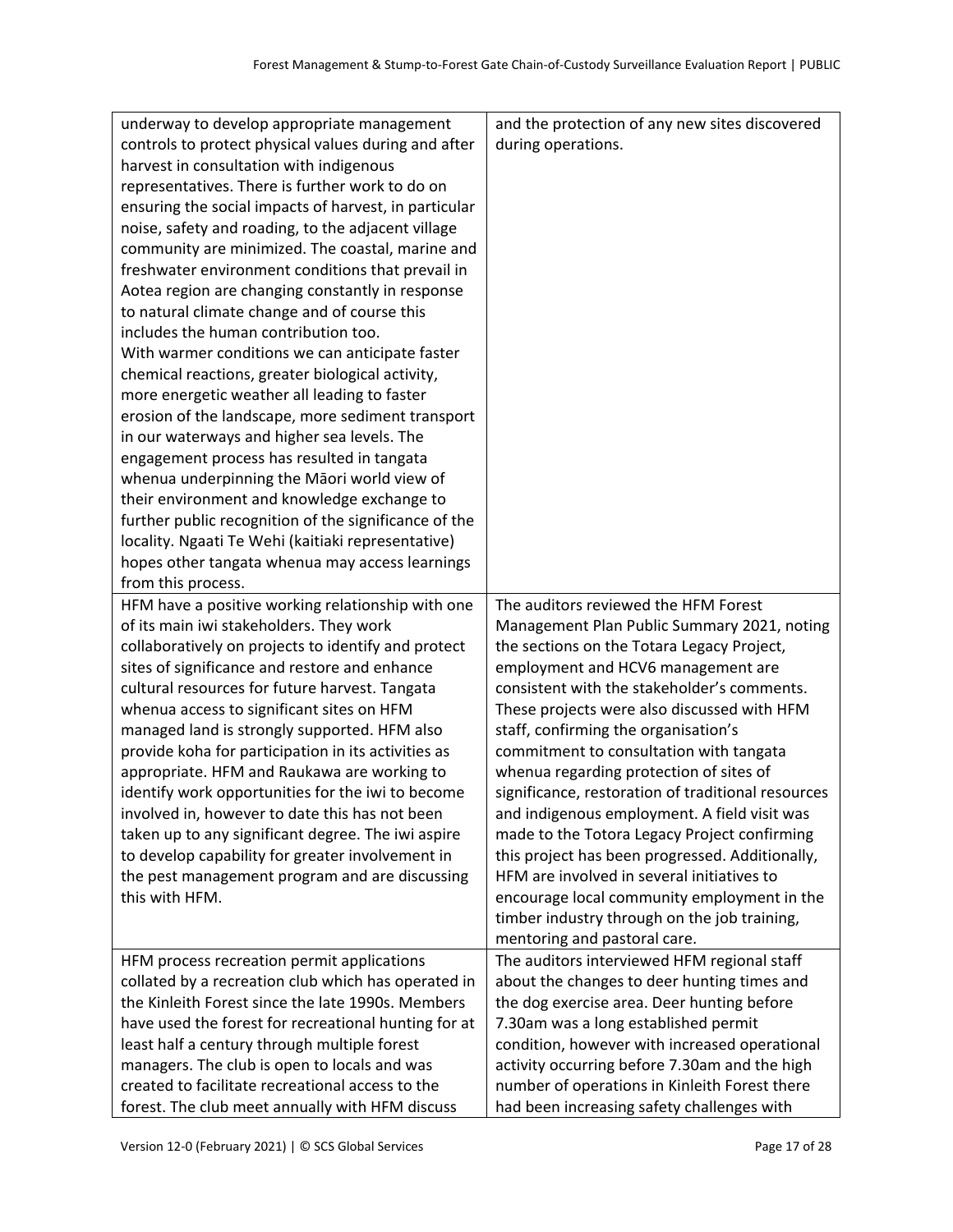| updates on operations and any proposed changes.      | allowing hunting and production to occur in the    |
|------------------------------------------------------|----------------------------------------------------|
| Their members are also asked to comment on           | forest concurrently. The changes were made to      |
| issues and invited to attend environmental           | protect the safety of workers and hunters. The     |
| committee meetings. The relationship is good,        | auditors accept that operational safety takes      |
| however two issues have arisen in the past two       | priority in a busy working forest.                 |
| years where the club considers HFM has not           | Records show that the hunting dog exercise         |
| adequately considered their interests. Deer hunter   | area at Spence Road has been discussed at the      |
| access to the forest was ceased on weekdays in the   | last two annual meetings. Operational activity     |
| morning and the Spence Road hunting dog exercise     | was busy in this locality, and initially an        |
| area was closed due to operations and no             | alternative exercise area was not able to be       |
| alternative has been offered as yet.                 | identified. HFM is currently working on finding    |
|                                                      | another site, as operational activity has moved    |
|                                                      | to other areas.                                    |
| HFM have recently undertaken road construction       | SCS reviewed legal documentation to confirm        |
| work for a harvest operation on a farming property   | tenure, consultation records, maps and             |
| under iwi landownership. The planning has            | operational notes for the roading operation and    |
| occurred over a period of four years, and has        | resource consent inspection records for the        |
| involved considerable engagement by multiple         | stream crossings. Interview with HFM staff and     |
| HFM personnel. The landowners key interests are      | observations made at the site confirmed the        |
| that farming operations are able to continue in a    | organisation is engaging appropriately with the    |
| safe and effective manner and that waterways on      | landowner to minimize social and                   |
| the property are protected. Additional               | environmental impacts of operations.               |
| environmental monitoring has occurred at 10 sites    | Operational controls to protect the stream         |
| on a major waterway running through the              | during roading and crossing construction are       |
| property. The monitoring has so far demonstrated     | adequate and have been implemented                 |
| the effectiveness of management prescriptions in     | effectively. Stream monitoring results were also   |
| protecting the waterway and aquatic                  | reviewed, confirming the stakeholders              |
| ecosystem. HFM staff and contractors had daily       | comments.                                          |
| communication with the farm manager during the       |                                                    |
| roading operation and this worked well to            |                                                    |
| minimize impacts on farming operations. HFM          |                                                    |
| have ongoing meetings with the landowner about       |                                                    |
| rental, historic sites management, planning and      |                                                    |
| employment opportunities. They also offer koha       |                                                    |
| where appropriate, however this is not taken up.     |                                                    |
| The communication and protection of landowner        |                                                    |
| interests to date has been satisfactory.             |                                                    |
| In late 2020 Waikato Regional Council undertook      | SCS reviewed HFMs ICAM investigation report        |
| an aerial 1080 baiting program that included some    | and communications records and interviewed         |
| of HFM's estate. Bait was dropped on a HFM           | staff involved in the incident. These show that    |
| contractor's bulldozer while it was operating. The   | HFM did act to avoid exposure of contractors       |
| matter was investigated by the Environmental         | and recreationalists to the bait drop, however     |
| Protection Authority, the regional council and       | these actions were not effective in this instance. |
| HFM. The stakeholder is concerned that the           | HFM have conducted an analysis of the              |
| communication process for alerting workers and       | incident, and identified appropriate               |
| the public of the application of 1080 and its health | preventative actions to avoid recurrence of this   |
| dangers was ineffective and the health testing       | issue. However, the incident was not recorded      |
| response for HFM's worker was insufficient.          | in the organisation's incident register and at the |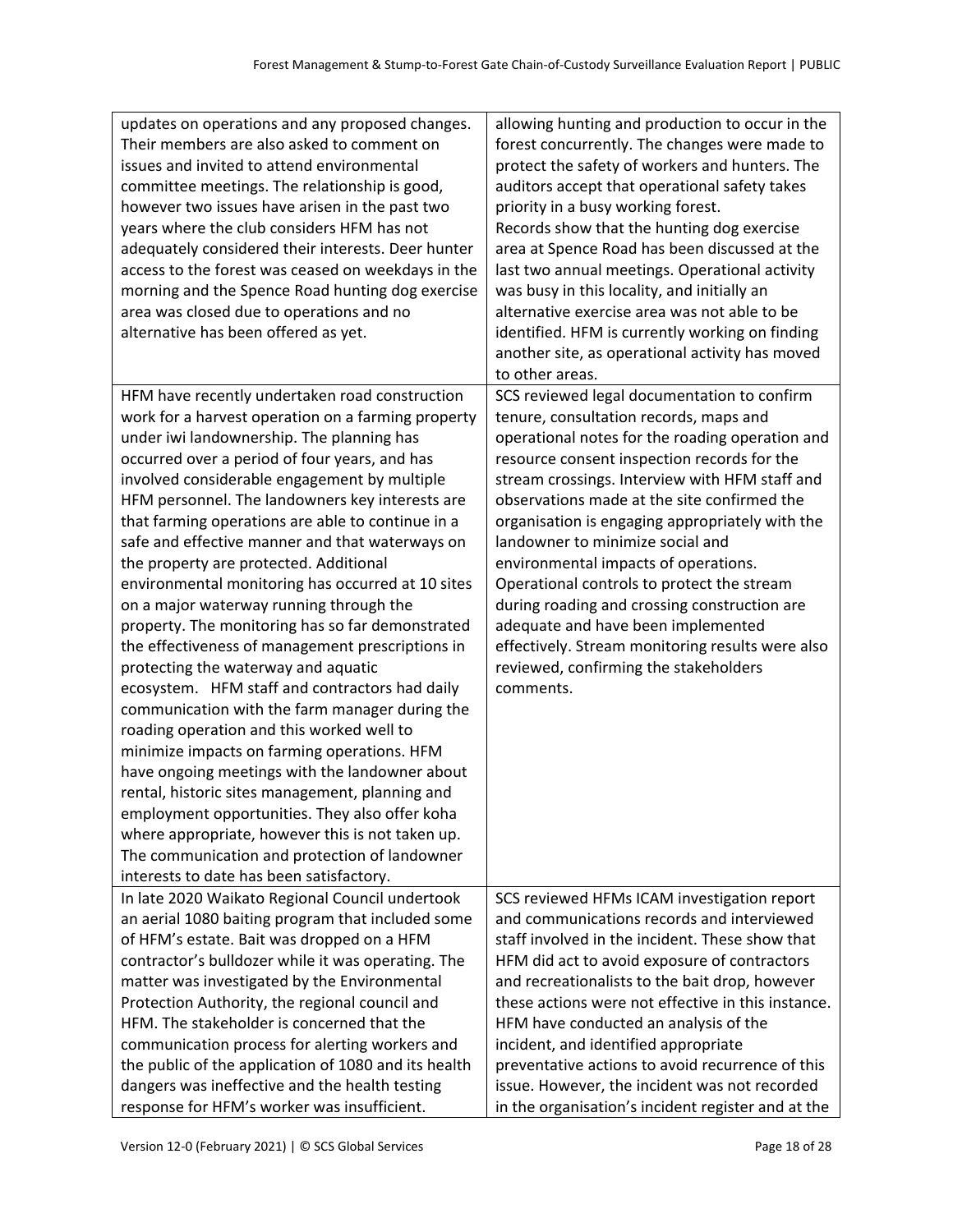| Workers who are exposed to 1080 are normally<br>required to have a urine test to ascertain levels of<br>1080 but this was not done. The stakeholder also<br>questioned why FSC issued a 1080 derogation for<br>such a dangerous pesticide, and is concerned that<br>the new Predator Free NZ 2050 policy has<br>increased the frequency and dosage of 1080<br>baiting, potentially increasing exposure incidents,<br>and increasing the risk to workers and non-target<br>wildlife, livestock and dogs.                                                                                                                                                                                                                                                                                                                                                                                                                                                                                                                                                                                                                                                                                                                                                                        | time of the audit the investigation report had<br>not been finalized, risking that the proposed<br>corrective actions may not be implemented<br>(See CAR 2021:1 against indicator 4.2.3). HFM<br>has revised its Environmental Safety Risk<br>Assessment for 1080 to specifically address risk<br>associated with applications by third party,<br>however these processes have not clearly been<br>integrated into the management system as yet.                                                                                                                                                                                                                                                                                                                                                                                                                                                                                                                                                                                                                                                                                                                                                       |
|--------------------------------------------------------------------------------------------------------------------------------------------------------------------------------------------------------------------------------------------------------------------------------------------------------------------------------------------------------------------------------------------------------------------------------------------------------------------------------------------------------------------------------------------------------------------------------------------------------------------------------------------------------------------------------------------------------------------------------------------------------------------------------------------------------------------------------------------------------------------------------------------------------------------------------------------------------------------------------------------------------------------------------------------------------------------------------------------------------------------------------------------------------------------------------------------------------------------------------------------------------------------------------|--------------------------------------------------------------------------------------------------------------------------------------------------------------------------------------------------------------------------------------------------------------------------------------------------------------------------------------------------------------------------------------------------------------------------------------------------------------------------------------------------------------------------------------------------------------------------------------------------------------------------------------------------------------------------------------------------------------------------------------------------------------------------------------------------------------------------------------------------------------------------------------------------------------------------------------------------------------------------------------------------------------------------------------------------------------------------------------------------------------------------------------------------------------------------------------------------------|
| HFM environmental representatives engage<br>through a Forest Industry Liaison Forum organized<br>by the regional council, however the council has<br>not held this forum in recent times and it is missed.<br>HFMs representative on the forum is good to deal<br>with and makes proactive contact on specific<br>issues as they arise. The stakeholder would like to<br>receive newsletters or other regular<br>communication from HFM. The stakeholder<br>confirmed that she was expressing her personal<br>concerns as a councillor and not the view of the<br>whole of Council.                                                                                                                                                                                                                                                                                                                                                                                                                                                                                                                                                                                                                                                                                            | SCS accepts HFMs decision not to test the<br>contractor for poisoning, because the exposure<br>of the contractor was well below the Workplace<br>Exposure Standards prescribed in NZ safety<br>regulations that would trigger health<br>monitoring. Recognised exposures are through<br>skin and ingestion. The HFM contractor was in a<br>vehicle at the time of the 1080 drop, and did<br>not come into contact with the baits.                                                                                                                                                                                                                                                                                                                                                                                                                                                                                                                                                                                                                                                                                                                                                                      |
| HFM are harvesting a large plantation area<br>surrounding a private property. They have been<br>proactive in communicating about the planned<br>operations, have worked to minimize operational<br>inconvenience and have responded to queries<br>about harvesting practices and re-establishment<br>plans. Despite this, the bare earth and high level of<br>landscape modification is of concern. It has also<br>been observed that there is considerable amount<br>of harvesting debris remaining around a stream of<br>width around 3m, which has affected the stream<br>habitat values. This was caused by the haulage of<br>logs over the stream from a thin, isolated strip of<br>plantation to the nearest skid. Branches and<br>harvest debris fell into the stream and impacted its<br>banks. There were native crayfish in the stream.<br>HFM have provided the relevant Codes and other<br>information on their stream management<br>practices. Slash management, silt traps and<br>sediment control should be applied as soon as<br>practical, however it is unclear whether this has<br>happened. HFM have verbally indicated they will<br>not replant the isolated section of land to pines,<br>and the stakeholder would like this confirmed<br>more formally. | SCS reviewed photographs and operational<br>monitoring documentation and interviewed the<br>staff responsible for planning and management<br>of the site. The area of plantation discussed is a<br>reasonably flat valley with a small stream<br>running through it which is consistent with the<br>class 4L stream identified in the planning<br>information. This stream classification indicates<br>a low risk of slash movement and therefore<br>slash is not required to be removed from the<br>stream banks following harvest according to the<br>NES. Waterway protections for this stream are a<br>machine exclusion zone of 5m on each bank.<br>Review of photos confirmed that slash build up<br>on the stream banks was not excessive and that<br>machinery exclusion zones had been applied in<br>the view. The stream banks are vegetated with<br>ground cover and there is no apparent dragging<br>of logs or soil rutting through the stream that<br>would require remediation. Interviews<br>confirmed that the contractor had removed<br>some slash from the stream banks following<br>completion of harvesting in this area. Planning<br>information for the replanting showed there |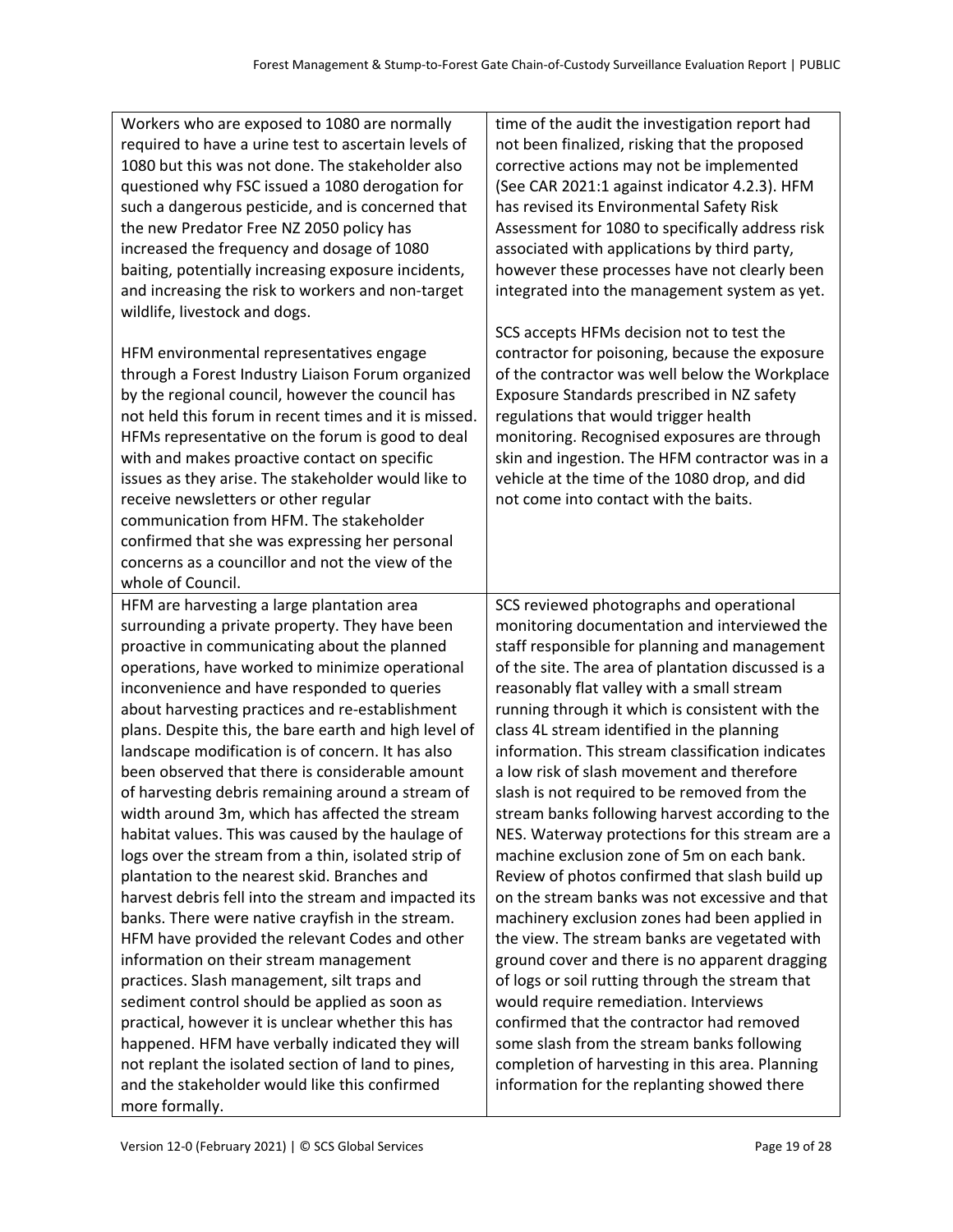| was intention to not replant the isolated section<br>of land to pines.                                                                                                                                                                    |
|-------------------------------------------------------------------------------------------------------------------------------------------------------------------------------------------------------------------------------------------|
| It is also noted that HFM have been subject to<br>many council monitoring activities during the<br>audit period, specifically related to their<br>implementation of the NES. They have been<br>found to be fully compliant at all visits. |

# <span id="page-19-0"></span>**6. Certification Decision**

| The certificate holder has demonstrated continued overall conformance to the<br>applicable Forest Stewardship Council standards. The SCS annual evaluation<br>team recommends that the certificate be sustained, subject to subsequent<br>annual evaluations and the FME's response to any open CARs. | Yes $\boxtimes$ No $\square$ |
|-------------------------------------------------------------------------------------------------------------------------------------------------------------------------------------------------------------------------------------------------------------------------------------------------------|------------------------------|
| <b>Comments:</b>                                                                                                                                                                                                                                                                                      |                              |

# <span id="page-19-1"></span>**7. Annual Data Update**

| $\Box$ No changes since previous evaluation.                                                                                                                       |                                                                                                                                                                                                                                       |  |  |
|--------------------------------------------------------------------------------------------------------------------------------------------------------------------|---------------------------------------------------------------------------------------------------------------------------------------------------------------------------------------------------------------------------------------|--|--|
| $\Box$ Information in the following sections has changed since previous evaluation.                                                                                |                                                                                                                                                                                                                                       |  |  |
| $\Box$ Name and Contact Information<br>$\Box$ FSC Sales Information<br>$\boxtimes$ Scope of Certificate<br>$\Box$ Non-SLIMF FMUs<br>$\boxtimes$ Social Information | $\boxtimes$ Pesticide and Other Chemical Use<br>$\boxtimes$ Production Forests<br>$\Box$ FSC Product Classification<br>$\boxtimes$ Conservation & High Conservation Value Areas<br>$\Box$ Areas Outside of the Scope of Certification |  |  |

#### **Name and Contact Information**

| <b>Organization name</b> | Hancock Forest Management (NZ) Ltd                                 |                           |  |  |  |
|--------------------------|--------------------------------------------------------------------|---------------------------|--|--|--|
| <b>Contact person</b>    | Kerry Ellem                                                        |                           |  |  |  |
| <b>Address</b>           | Unit 5, 120 Hamilton Street,<br><b>Telephone</b><br>+64 7 571 7915 |                           |  |  |  |
|                          | Tauranga, New Zealand 3110<br>+64 7 571 7920<br>Fax                |                           |  |  |  |
|                          | PO Box 13404, Tauranga,                                            | e-mail<br>kellem@hrng.com |  |  |  |
|                          | New Zealand 3141<br>Website<br>Hfm.nz                              |                           |  |  |  |

#### **FSC Sales Information**

| $\boxtimes$ FSC Sales contact information same as above. |        |                  |  |
|----------------------------------------------------------|--------|------------------|--|
| <b>FSC salesperson</b>                                   |        |                  |  |
| <b>Address</b>                                           |        | <b>Telephone</b> |  |
|                                                          |        | Fax              |  |
|                                                          | e-mail |                  |  |
|                                                          |        | Website          |  |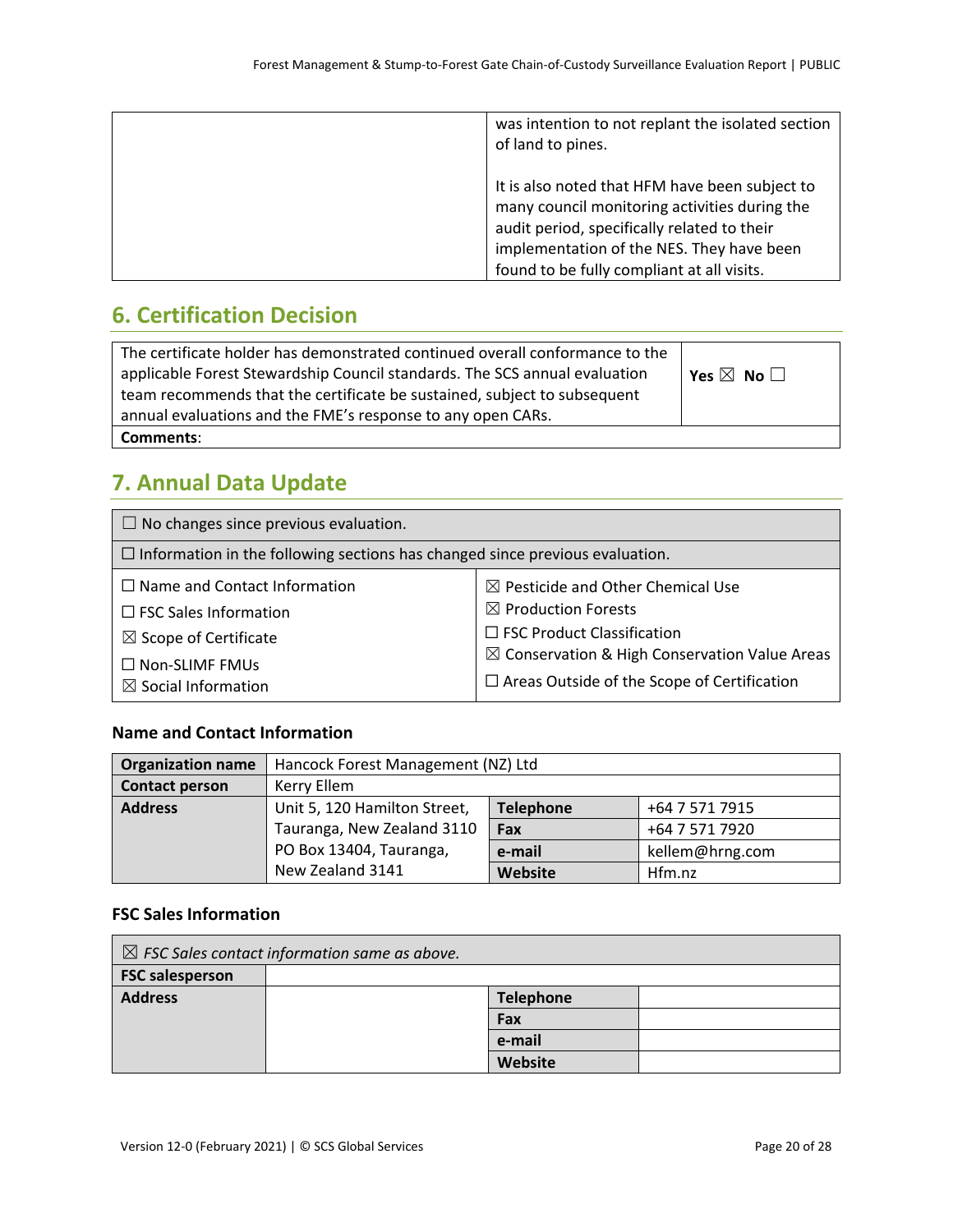## **Scope of Certificate**

| <b>Certificate Type</b>                                                                                                          |             |                                                                                                                                                                                                                                                   | $\boxtimes$ Single FMU                                      |                       | $\Box$ Multiple FMU                       |
|----------------------------------------------------------------------------------------------------------------------------------|-------------|---------------------------------------------------------------------------------------------------------------------------------------------------------------------------------------------------------------------------------------------------|-------------------------------------------------------------|-----------------------|-------------------------------------------|
|                                                                                                                                  |             |                                                                                                                                                                                                                                                   | Group                                                       |                       |                                           |
| <b>SLIMF</b> (if applicable)                                                                                                     |             | certificate                                                                                                                                                                                                                                       | Small SLIMF                                                 |                       | $\Box$ Low intensity SLIMF<br>certificate |
|                                                                                                                                  |             |                                                                                                                                                                                                                                                   | Group SLIMF certificate                                     |                       |                                           |
| # Group Members (if applicable)                                                                                                  |             | <b>NA</b>                                                                                                                                                                                                                                         |                                                             |                       |                                           |
| Number of FMUs in scope of certificate                                                                                           |             | 1                                                                                                                                                                                                                                                 |                                                             |                       |                                           |
| <b>Geographic location of non-SLIMF FMU(s)</b>                                                                                   |             |                                                                                                                                                                                                                                                   | Latitude & Longitude:<br>38 degrees south, 176 degrees East |                       |                                           |
| <b>Forest zone</b>                                                                                                               |             |                                                                                                                                                                                                                                                   | <b>Boreal</b>                                               | $\boxtimes$ Temperate |                                           |
|                                                                                                                                  |             |                                                                                                                                                                                                                                                   | Subtropical                                                 | Tropical              |                                           |
| Area in scope of certificate which is:                                                                                           |             |                                                                                                                                                                                                                                                   |                                                             |                       | Units: $\boxtimes$ ha or $\Box$ ac        |
| privately managed                                                                                                                |             | 219570                                                                                                                                                                                                                                            |                                                             |                       |                                           |
| state managed                                                                                                                    |             | 0                                                                                                                                                                                                                                                 |                                                             |                       |                                           |
| community managed                                                                                                                |             | $\mathbf 0$                                                                                                                                                                                                                                       |                                                             |                       |                                           |
| Total forest area in scope of certificate<br>(Is also equal to [productive area] +<br>(conservation area)                        |             | 208882<br>Remaining area is identified in system as Other<br>(unstocked gap, restricted, etc). This is 10688ha.                                                                                                                                   |                                                             |                       |                                           |
| Prior year total forest area in scope of<br>certificate (from prior year report)                                                 |             | 226898                                                                                                                                                                                                                                            |                                                             |                       |                                           |
| Has Total forest area changed from prior<br>year?                                                                                |             | $\Box$ No Change from prior year<br>$\boxtimes$ Yes, there was a change from prior year. Explain<br>change: Expiring forestry rights and transition out<br>of leases. Woodhill, Tarawera and OTPP as harvest<br>handback land. Sold Torere lease. |                                                             |                       |                                           |
| Number of FMUs in scope that are:                                                                                                |             |                                                                                                                                                                                                                                                   |                                                             |                       |                                           |
| less than 100 ha in area                                                                                                         | $\mathbf 0$ | 100 - 1000 ha in area<br>$\mathbf 0$                                                                                                                                                                                                              |                                                             |                       |                                           |
| 1000 - 10 000 ha in<br>area                                                                                                      | 0           | $\mathbf{1}$<br>more than 10 000 ha in area                                                                                                                                                                                                       |                                                             |                       |                                           |
| Total forest area in scope of certificate which is included in FMUs that:                                                        |             |                                                                                                                                                                                                                                                   |                                                             |                       | Units: $\boxtimes$ ha or $\Box$ ac        |
| are less than 100 ha in area                                                                                                     |             | 0                                                                                                                                                                                                                                                 |                                                             |                       |                                           |
| are between 100 ha and 1000 ha in area                                                                                           |             | 0                                                                                                                                                                                                                                                 |                                                             |                       |                                           |
| meet the eligibility criteria as low intensity SLIMF<br><b>FMUs</b>                                                              |             |                                                                                                                                                                                                                                                   | $\mathbf 0$                                                 |                       |                                           |
| Division of FMUs into manageable units:                                                                                          |             |                                                                                                                                                                                                                                                   |                                                             |                       |                                           |
| Regions - Northern, Central, Eastern and OTPP. Regions have a regional manager supported by<br>central office staff for systems. |             |                                                                                                                                                                                                                                                   |                                                             |                       |                                           |

#### **Non-SLIMF FMUs (Group or Multiple FMU Certificates)**

| <b>Name</b> | <b>Contact information</b> | Latitude/ longitude of Non-SLIMF FMUs |
|-------------|----------------------------|---------------------------------------|
|             |                            |                                       |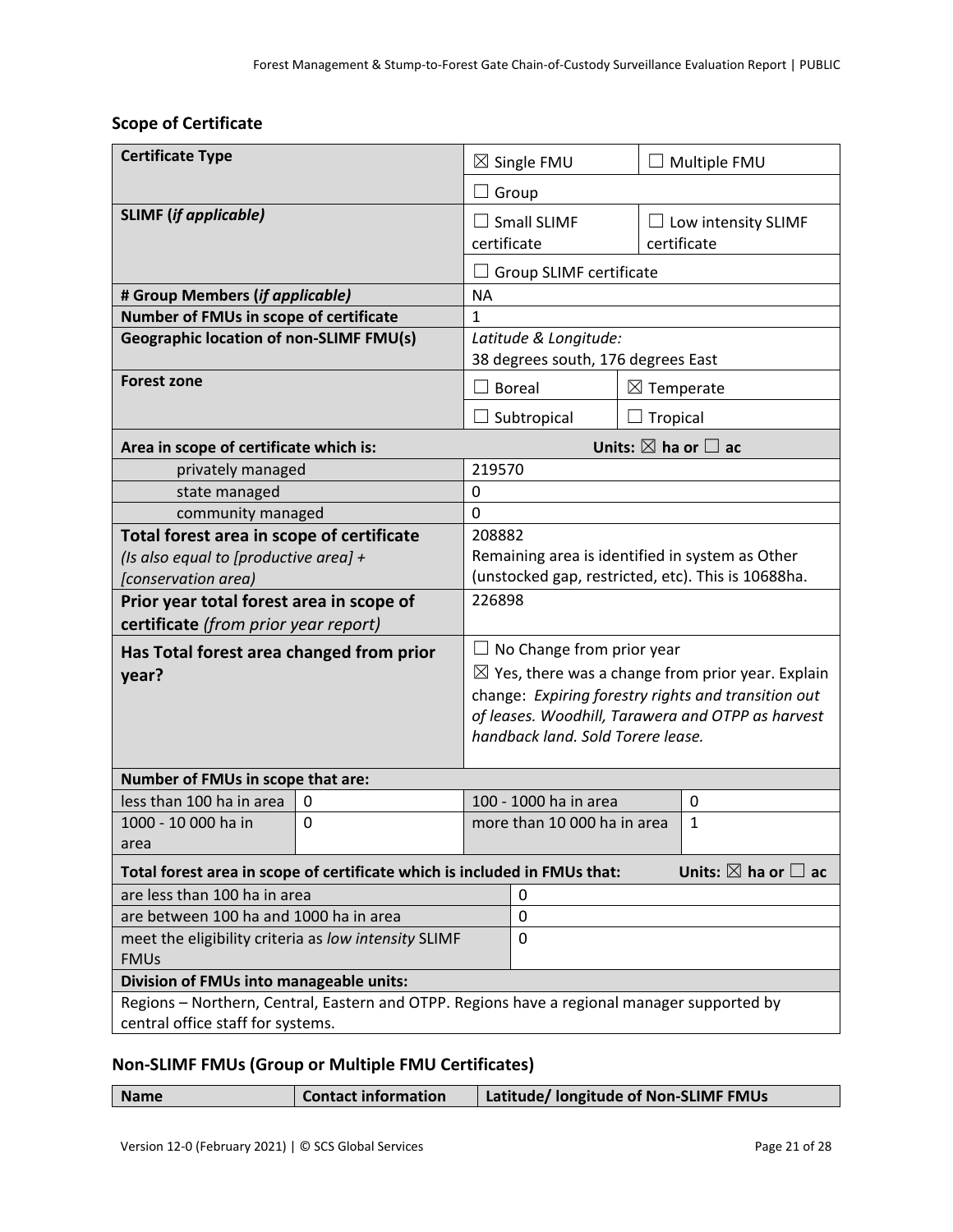#### **Social Information**

| Number of forest workers (including contractors) working in forest within scope of certificate<br>(differentiated by gender): |                     |        |
|-------------------------------------------------------------------------------------------------------------------------------|---------------------|--------|
| Male workers: 1028                                                                                                            | Female workers: 155 |        |
| Number of accidents in forest work since previous                                                                             | Serious:            | Fatal: |
| evaluation:                                                                                                                   | 4 LTI's             | Nil    |
|                                                                                                                               | 3 MTI's             |        |

#### **Pesticide and Other Chemical Use**

| $\Box$ N/A - FME has not used pesticides since last audit. |                             |                                                                      |                                                                      |                               |
|------------------------------------------------------------|-----------------------------|----------------------------------------------------------------------|----------------------------------------------------------------------|-------------------------------|
| <b>Commercial</b><br>name of<br>pesticide /<br>herbicide   | <b>Active</b><br>ingredient | <b>Quantity applied since</b><br>previous evaluation (kg<br>or lbs.) | <b>Total area treated since</b><br>previous evaluation (ha<br>or ac) | <b>Reason for</b><br>use      |
| Cloralid 300                                               | Clopyralid                  | 612 kg                                                               | 1,837 ha                                                             | Post-plant<br>weed<br>control |
| Cloram                                                     | Clopyralid<br>Picloram      | 86 kg<br>57 kg                                                       | 199 ha                                                               | Pre-plant<br>weed<br>control  |
| Glyphosate 510                                             | Glyphosate                  | 18,131 kg                                                            | 5,539 ha                                                             | Pre-plant<br>weed<br>control  |
| Haloxyfop                                                  | Haloxyfop                   | 10 kg                                                                | 56 ha                                                                | Post-plant<br>weed<br>control |
| Hexagran 750                                               | Hexazinone                  | 10,374 kg                                                            | 7,891 ha                                                             | Post-plant<br>weed<br>control |
| Hexol                                                      | Hexazinone                  | 532 kg                                                               | 177 ha                                                               | Post-plant<br>weed<br>control |
| Meturon                                                    | Metsulfuron                 | 645 kg                                                               | 5,431 ha                                                             | Pre-plant<br>weed<br>control  |
| Pilcoram 500                                               | Picloram                    | 43 kg                                                                | 58 ha                                                                | Post plant<br>weed<br>control |
| Terbuythylazine<br>500                                     | Terbuthylazine              | 45,525 kg                                                            | 7,258 ha                                                             | Post-plant<br>weed<br>control |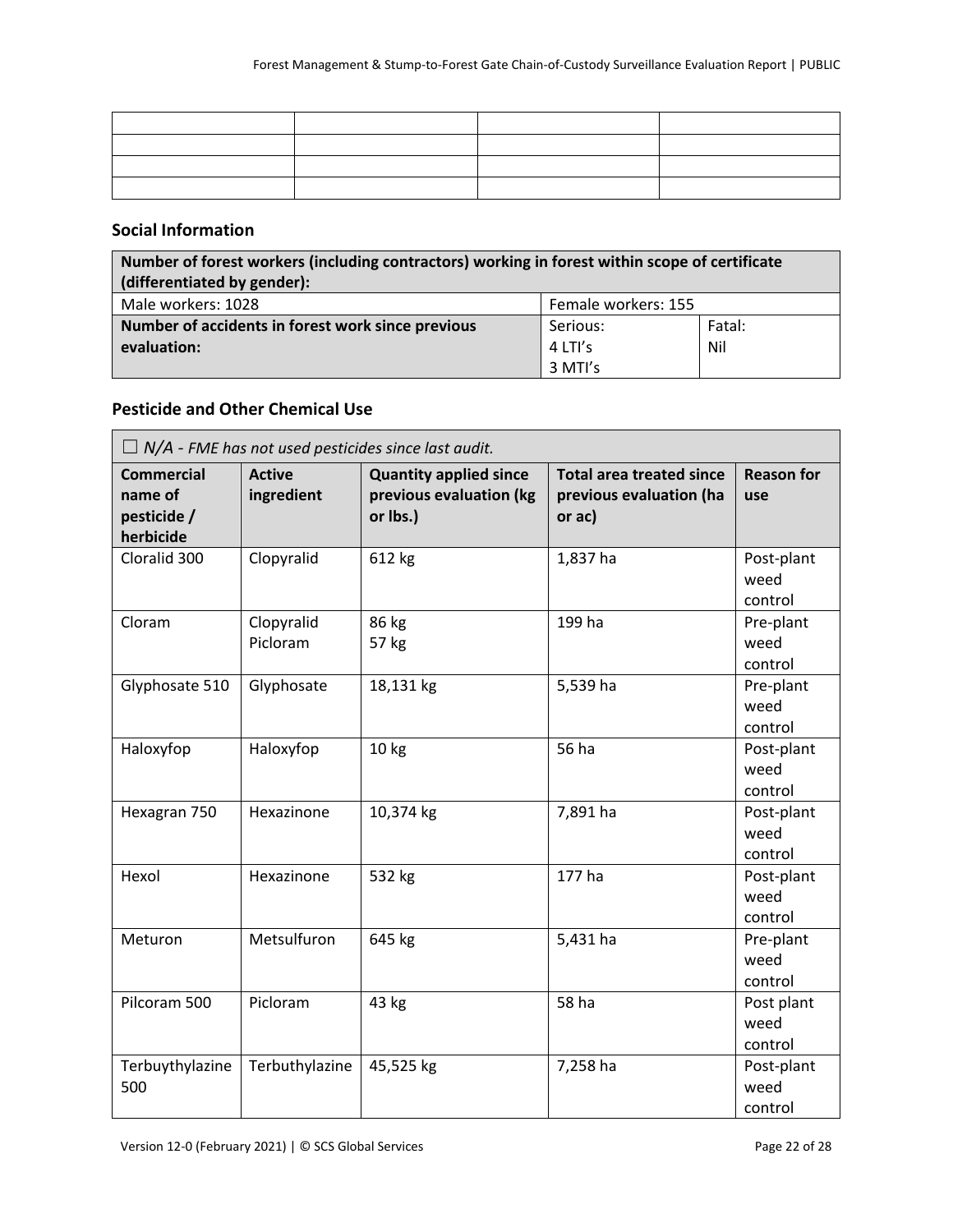| Trichloram         | Triclopyr      | 177 kg           | 1,068 ha | Pre & post  |
|--------------------|----------------|------------------|----------|-------------|
| <b>Brushkiller</b> | Picloram       | 59 kg            |          | plant weed  |
|                    |                |                  |          | control     |
| Valzine 500        | Terbuthylazine | 85 kg            | 73 ha    | Post-plant  |
|                    | Hexazinone     | 15 <sub>kg</sub> |          | weed        |
|                    |                |                  |          | control     |
| Cuprous Oxide      | Copper         | 7,881 kg         | 6,915 ha | Dothistroma |
|                    |                |                  |          | control     |

#### **Production Forests**

| <b>Timber Forest Products</b>                                                                                                         | Units: $\boxtimes$ ha or $\Box$ ac |
|---------------------------------------------------------------------------------------------------------------------------------------|------------------------------------|
| Total area of production forest (i.e. forest from which timber may be<br>harvested)                                                   | 176,522                            |
| Area of production forest classified as 'plantation'                                                                                  | 176,522                            |
| Area of production forest regenerated primarily by replanting or by a<br>combination of replanting and coppicing of the planted stems | 176,522                            |
| Area of production forest regenerated primarily by natural                                                                            | 0                                  |
| regeneration, or by a combination of natural regeneration and                                                                         |                                    |
| coppicing of the naturally regenerated stems                                                                                          |                                    |
| Silvicultural system(s)                                                                                                               | Area under type of<br>management   |
| Even-aged management                                                                                                                  |                                    |
| Clearcut (clearcut size range:                                                                                                        | 176,522                            |
| Shelterwood                                                                                                                           |                                    |
| Other:                                                                                                                                |                                    |
| Uneven-aged management                                                                                                                |                                    |
| Individual tree selection                                                                                                             |                                    |
| Group selection                                                                                                                       |                                    |
| Other:                                                                                                                                |                                    |
| $\Box$ Other (e.g. nursery, recreation area, windbreak, bamboo, silvo-                                                                |                                    |
| pastoral system, agro-forestry system, etc.)                                                                                          |                                    |
| <b>Non-timber Forest Products (NTFPs)</b>                                                                                             |                                    |
| Area of forest protected from commercial harvesting of timber and                                                                     | Significant areas of the           |
| managed primarily for the production of NTFPs or services                                                                             | plantation are used for            |
|                                                                                                                                       | recreational use (including        |
|                                                                                                                                       | commercial recreation              |
|                                                                                                                                       | operations). Some                  |
| Other areas managed for NTFPs or services                                                                                             | understory crops - most            |
|                                                                                                                                       | notably Ginseng in                 |
|                                                                                                                                       | Maraeroa C (Central                |
|                                                                                                                                       | region).                           |
| Approximate annual commercial production of non-timber forest                                                                         | Approx. 222 ha pasture             |
| products included in the scope of the certificate, by product type                                                                    | (grazing leases), 1007 ha          |
|                                                                                                                                       | utilities (powerline               |
|                                                                                                                                       | corridors etc.)                    |
| Species in scope of joint FM/COC certificate: (Scientific / Latin Name and Common / Trade Name)                                       |                                    |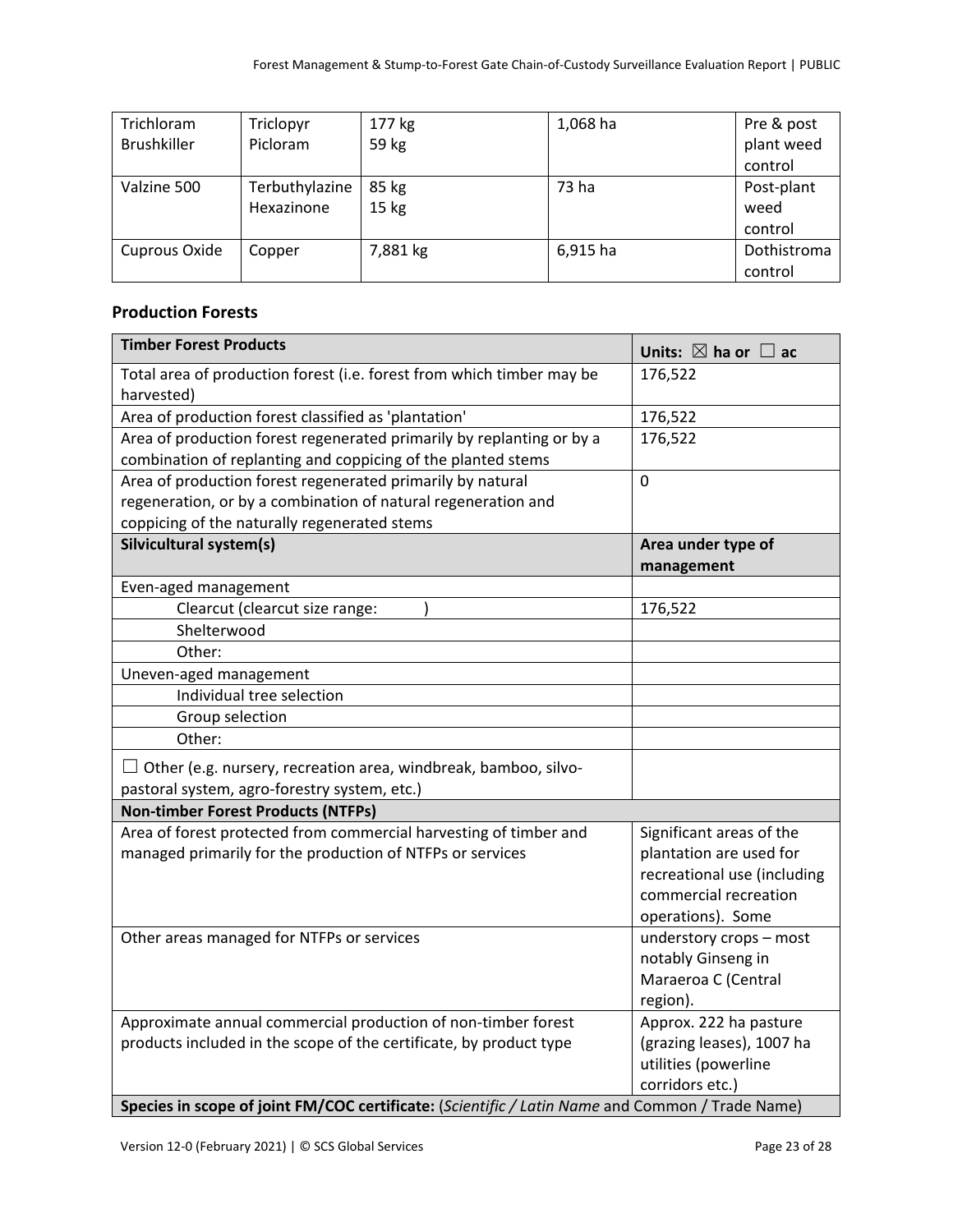Species within the estate include:

- Pinus radiata
- Pseudotsuga menziesii
- Eucalyptus fastigata
- Eucalyptus nitens
- Eucalyptus regnans

Numerous small areas of minor species (Cupressus lusitanica, Pinus muricata, Cryptomeria japonica)

#### **FSC Product Classification\***

| <b>Timber products</b>            |                        |                                    |  |
|-----------------------------------|------------------------|------------------------------------|--|
| <b>Product Level 1</b>            | <b>Product Level 2</b> | <b>Species</b>                     |  |
| W1                                | W1.1 Saw logs and pulp | All                                |  |
|                                   | logs                   |                                    |  |
|                                   |                        |                                    |  |
| <b>Non-Timber Forest Products</b> |                        |                                    |  |
| <b>Product Level 1</b>            | <b>Product Level 2</b> | <b>Product Level 3 and Species</b> |  |
|                                   |                        |                                    |  |
|                                   |                        |                                    |  |

*\*Note: W1, W2, and W3 product groups usually do not require a separate evaluation to FSC-STD-40-004 (COC) if processing occurs in the field for FM/COC and CW/FM certificate types. N1-N10 (NTFPs) are eligible to be sold with FSC claims under FM/COC certification if reported here. Bamboo and NTFPs derived from trees (e.g. cork, resin, bark) may be eligible for FM/COC and CW/FM certification. NTFPs used for food and medicinal purposes are not eligible for CW/FM certification. Check with SCS if you have any products intended to be sold with an FSC claim outside of any of these categories.*

#### **Conservation and High Conservation Value Areas**

| <b>Conservation Area</b>                                                                                                                                                                        | Units: $X$ ha or $\square$ ac |
|-------------------------------------------------------------------------------------------------------------------------------------------------------------------------------------------------|-------------------------------|
| Total amount of land in certified area protected from commercial harvesting<br>of timber and managed primarily for conservation objectives (includes both<br>forested and non-forested lands).* | 32360                         |

*\*Note: Total conservation and HCV areas may differ since these may serve different functions in the FME's management system. Designation as HCV may allow for active management, including commercial harvest. Conservation areas are typically under passive management, but may undergo invasive species control, prescribed burns, non-commercial harvest, and other management activities intended to maintain or enhance their integrity. In all cases, figures are reported by the FME as it pertains local laws & regulations, management objectives, and FSC requirements.*

| <b>High Conservation Value Forest / Areas</b> |                                                                                                                                                                         |                                                                                                                                                                                                 | Units: $\boxtimes$ ha or $\Box$ ac |
|-----------------------------------------------|-------------------------------------------------------------------------------------------------------------------------------------------------------------------------|-------------------------------------------------------------------------------------------------------------------------------------------------------------------------------------------------|------------------------------------|
| Code                                          | <b>HCV Type</b>                                                                                                                                                         | <b>Description &amp; Location</b>                                                                                                                                                               | Area                               |
| HCV1                                          | Forests or areas containing globally,<br>regionally or nationally significant<br>concentrations of biodiversity values (e.g.<br>endemism, endangered species, refugia). | Cook Rd Forest, Whatoro<br>Forest, Northland<br>Confirmed by DOC as being<br>part of an area with a<br>nationally significant kiwi<br>population, linking Trounson<br>Park & Kaihu Forest Park. | 316ha                              |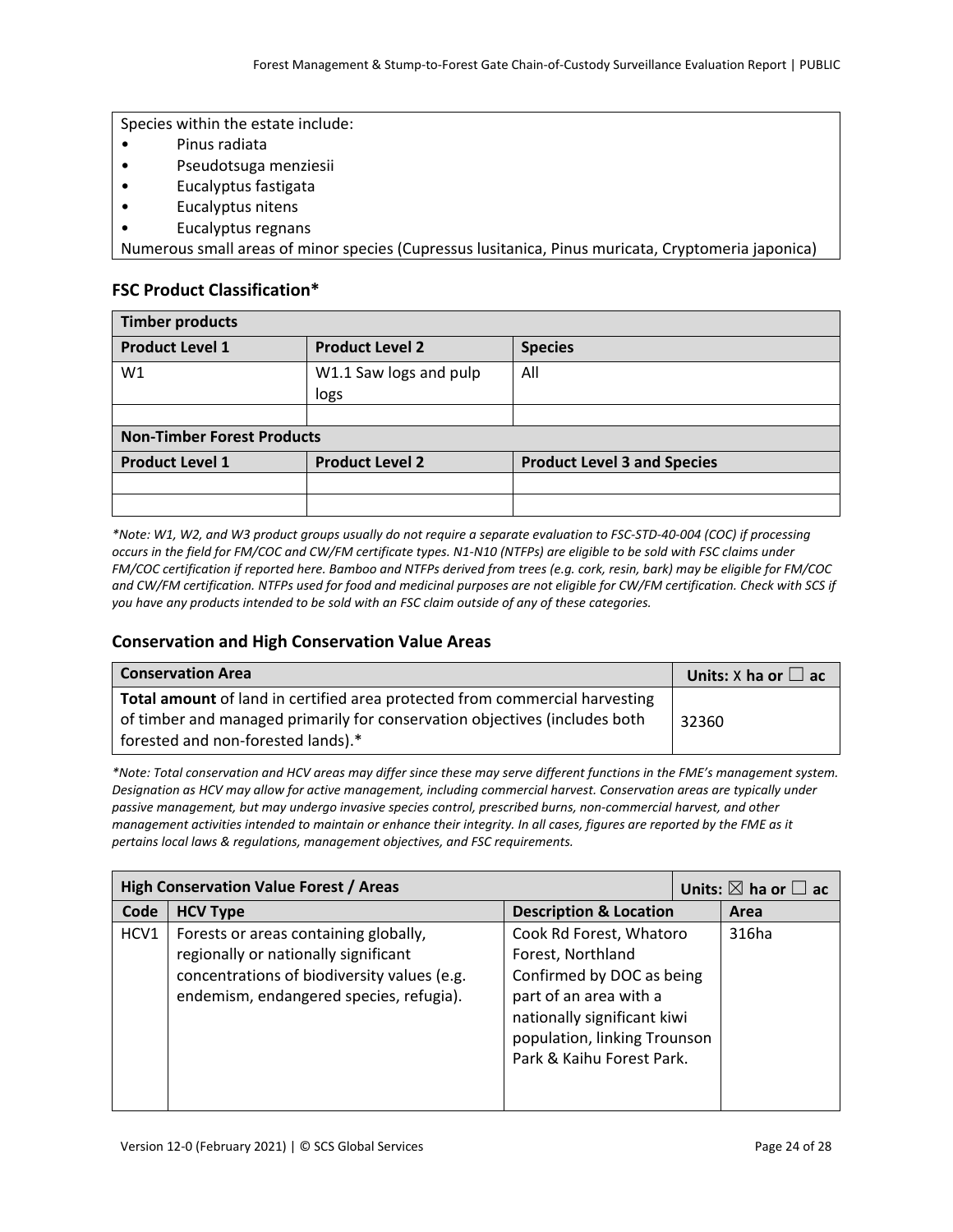| HCV <sub>2</sub> | Forests or areas containing globally,<br>regionally or nationally significant large                                                                                                                                        | Houpoto Swamp, Houpoto<br>Forest, Eastern Bay of<br>Plenty.<br>Large scale wetland,<br>assessed by Bay of Plenty<br>Regional Council as a site of<br>national significance.                | 110ha           |
|------------------|----------------------------------------------------------------------------------------------------------------------------------------------------------------------------------------------------------------------------|--------------------------------------------------------------------------------------------------------------------------------------------------------------------------------------------|-----------------|
|                  | landscape level forests, contained within, or<br>containing the management unit, where<br>viable populations of most if not all naturally<br>occurring species exist in natural patterns of<br>distribution and abundance. |                                                                                                                                                                                            |                 |
| HCV3             | Forests or areas that are in or contain rare,<br>threatened or endangered ecosystems.                                                                                                                                      | Pokapoka Stream wetland,<br>Waiomio Forest, Northland.<br>A large wetland assessed as<br>nationally significant by DOC<br>staff.                                                           | 83.6ha          |
|                  |                                                                                                                                                                                                                            | Lake Rd Lake, Kinleith<br>Forest, Waikato Region.<br>One of few natural lakes in<br>the Ecological District,<br>assessed by Waikato Region<br>as nationally significant.                   | 25ha            |
|                  |                                                                                                                                                                                                                            | Kokota Dunes wetland<br>Lake Morehurehu &<br>associated wetlands                                                                                                                           | 442ha<br>97.1ha |
|                  |                                                                                                                                                                                                                            | Lake Te Kahika<br>All three of the above are<br>located in Te Kao forest,<br>Northland.<br>All are dune lake and<br>wetland associations,<br>assessed by DOC as<br>nationally significant. | 76.4ha          |
|                  |                                                                                                                                                                                                                            | Te Ranginui wetland, Orete<br>Forest. Kahikatea forest-<br>nationally rare forest type.                                                                                                    | 5ha             |
|                  |                                                                                                                                                                                                                            | Tokerau A1 wetland<br>Tikitere wetland 01                                                                                                                                                  | 8.3ha<br>10.6ha |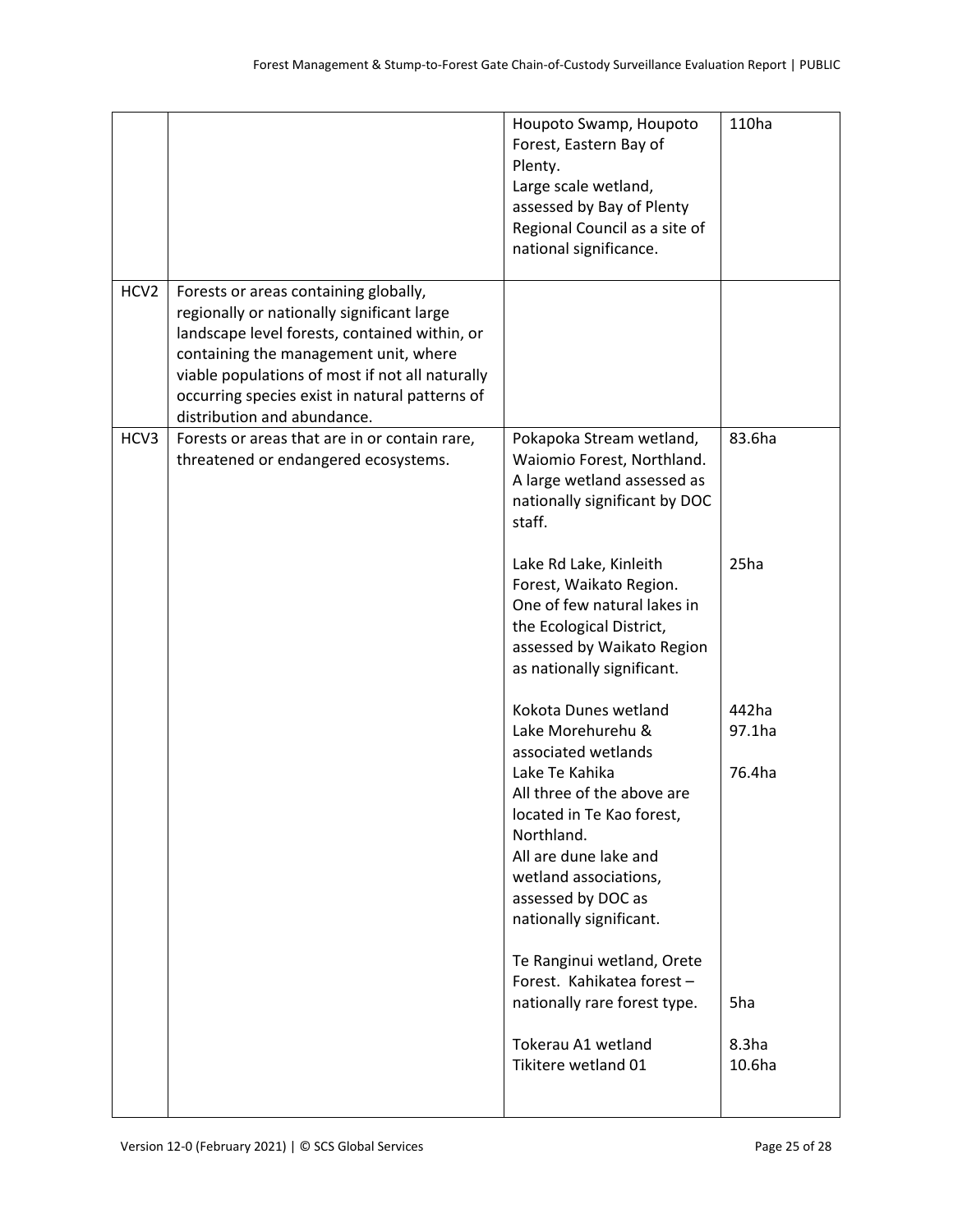|                  |                                                                            | Tikitere geothermal          |                   |
|------------------|----------------------------------------------------------------------------|------------------------------|-------------------|
|                  |                                                                            | reserves:                    | 3.9 <sub>ha</sub> |
|                  |                                                                            | LEPT-02                      | $1.1$ ha          |
|                  |                                                                            | LEPT-13                      | 1.8 <sub>ha</sub> |
|                  |                                                                            | LEPT-03                      | 1.8 <sub>ha</sub> |
|                  |                                                                            | <b>LEPT-12</b>               | 2.9 <sub>ha</sub> |
|                  |                                                                            | LEPT-01                      |                   |
|                  |                                                                            |                              |                   |
|                  |                                                                            | Tikitere geothermal sinter   | 1.3 <sub>ha</sub> |
|                  |                                                                            | terraces GEOT-01             |                   |
|                  |                                                                            |                              | 8.9 <sub>ha</sub> |
|                  |                                                                            | Tuhoe wetland 01             | 7.9 <sub>ha</sub> |
|                  |                                                                            | Tuhoe wetland 02             | 0.8 <sub>ha</sub> |
|                  |                                                                            | Tuhoe wetland 03             | 3.1 <sub>ha</sub> |
|                  |                                                                            | Tuhoe wetland 04             |                   |
| HCV4             | Forests or areas that provide basic services of                            |                              |                   |
|                  | nature in critical situations (e.g. watershed                              |                              |                   |
|                  | protection, erosion control).                                              |                              |                   |
| HCV5             | Forests or areas fundamental to meeting                                    |                              |                   |
|                  | basic needs of local communities (e.g.                                     |                              |                   |
|                  | subsistence, health).                                                      |                              |                   |
| HCV <sub>6</sub> | Forests or areas critical to local communities'                            | Pohaturoa, Kinleith Forest,  | 36ha              |
|                  | traditional cultural identity (areas of cultural,                          | Waikato Region.              |                   |
|                  | ecological, economic or religious significance                             | Very important cultural site |                   |
|                  | identified in cooperation with such local                                  | for Ngati Raukawa, Te        |                   |
|                  | communities).                                                              | Arawa and Tuwharetoa.        |                   |
|                  |                                                                            |                              |                   |
|                  |                                                                            | Omaio waahi tapu             | 0.8 <sub>ha</sub> |
|                  |                                                                            | $(0851 - RS02)$              |                   |
|                  |                                                                            |                              |                   |
|                  | Total area of forest classified as 'High Conservation Value Forest / Area' |                              | 1,244.3 ha        |

#### **Areas Outside of the Scope of Certification (Partial Certification and Excision)**

| $\boxtimes$ N/A – All forestland owned or managed by the certificate holder is included in the scope.                  |                                                                           |                                |  |
|------------------------------------------------------------------------------------------------------------------------|---------------------------------------------------------------------------|--------------------------------|--|
|                                                                                                                        | l Certificate holder owns and/or manages other FMUs not under evaluation. |                                |  |
| $\Box$ Certificate holder wishes to excise portions of the FMU(s) under evaluation from the scope of<br>certification. |                                                                           |                                |  |
|                                                                                                                        | <b>Note:</b> Excision cannot be applied to CW/FM certificates.            |                                |  |
| <b>Explanation for exclusion of</b>                                                                                    |                                                                           |                                |  |
| <b>FMUs and/or excision:</b>                                                                                           |                                                                           |                                |  |
| <b>Control measures to prevent</b>                                                                                     |                                                                           |                                |  |
| mixing of certified and non-                                                                                           |                                                                           |                                |  |
| certified product (C8.3):                                                                                              |                                                                           |                                |  |
| Description of FMUs excluded from, or forested area excised from, the scope of certification:                          |                                                                           |                                |  |
| Name of FMU or Stand                                                                                                   | Location (city, state, country)                                           | Size ( $\Box$ ha or $\Box$ ac) |  |